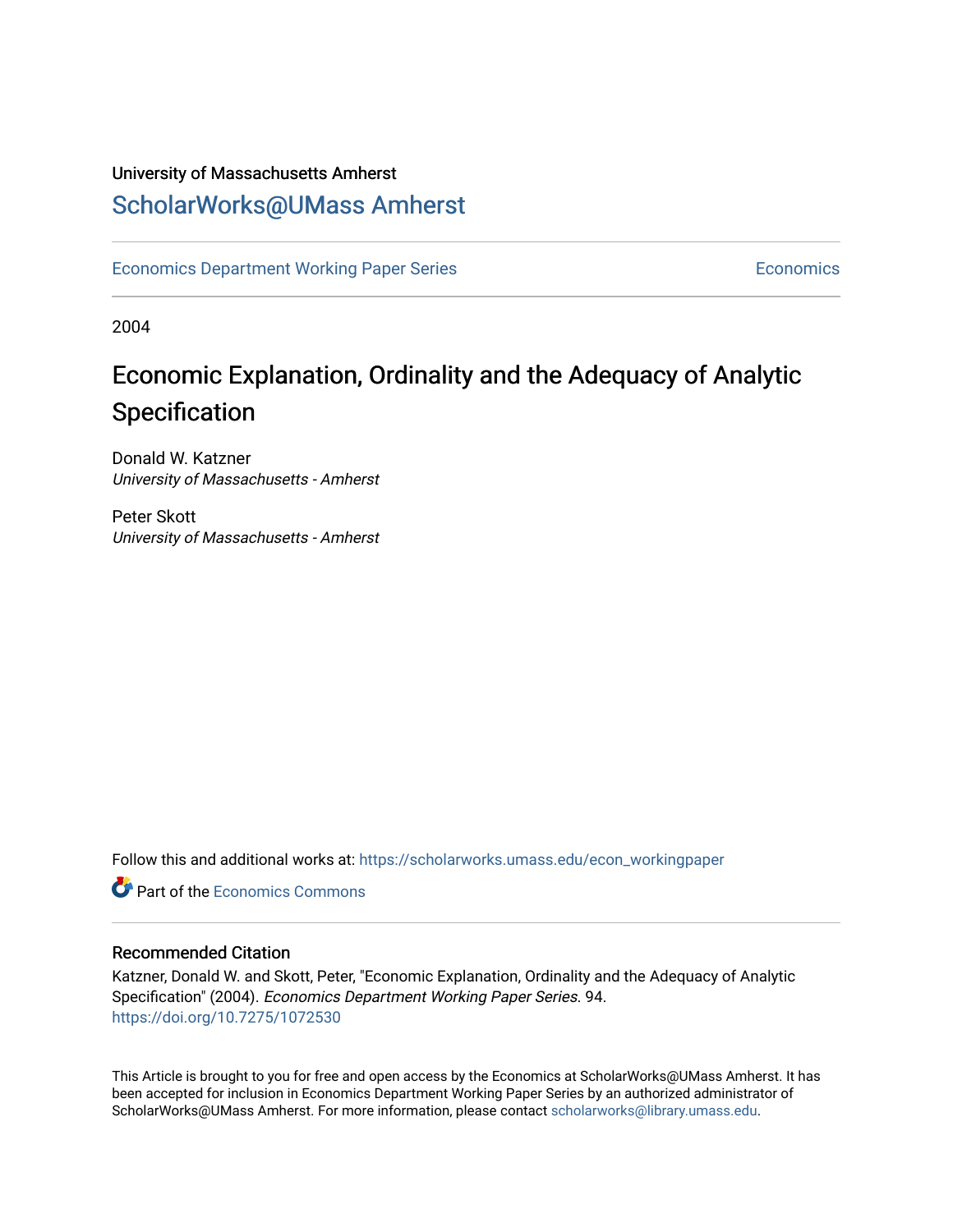# **DEPARTMENT OF ECONOMICS**

# **Working Paper**

**Economic Explanation, Ordinality and the Adequacy of Analytic Specification** 

Donald W. Katzner and Peter Skott

Working Paper 2004-02



# **UNIVERSITY OF MASSACHUSETTS AMHERST**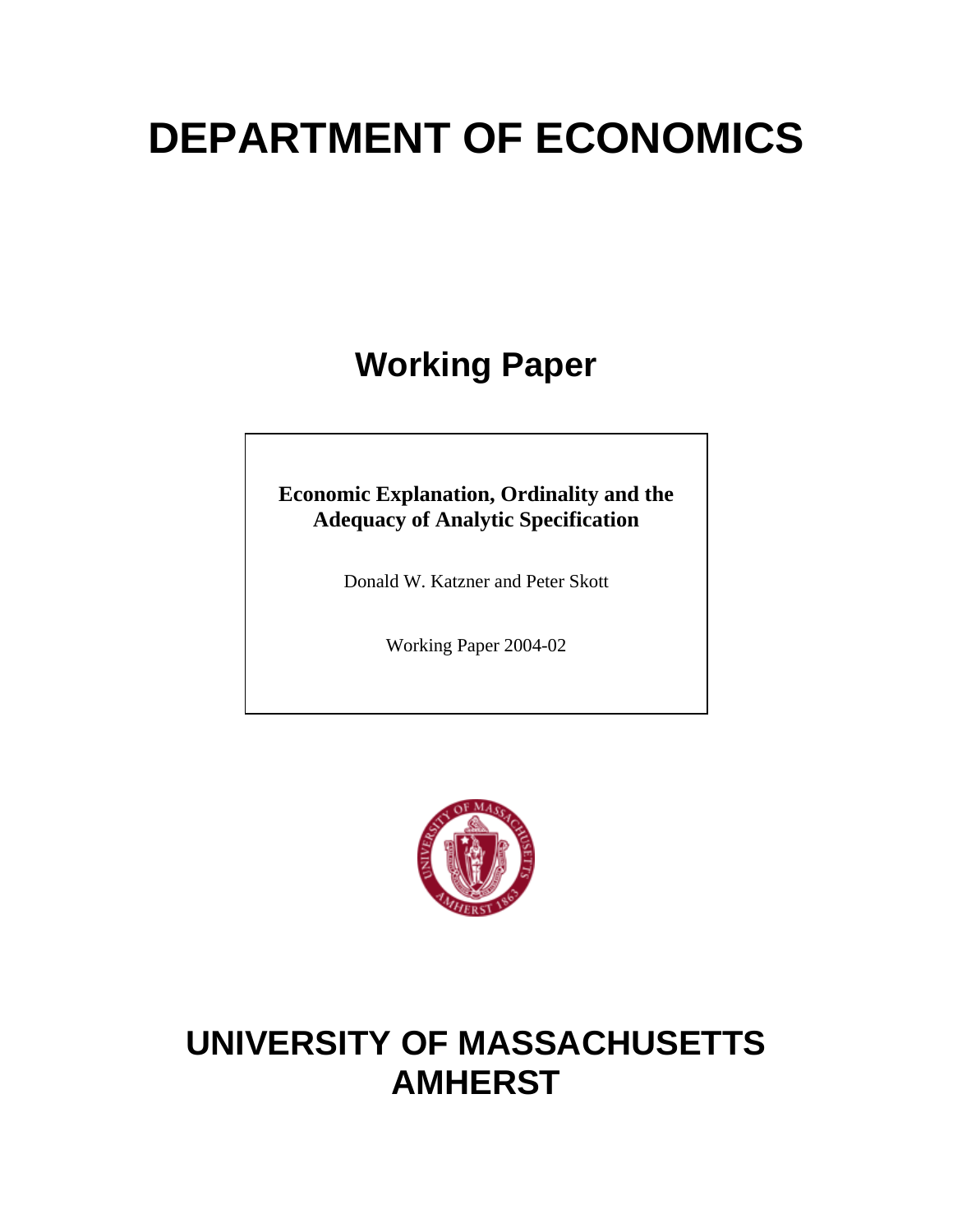#### **Economic Explanation, Ordinality and the Adequacy of Analytic Specification**

by

Donald W. Katzner Professor of Economics Department of Economics University of Massachusetts\Amherst Amherst, MA 01003 USA Email: dkatzner@econs.umass.edu

Peter Skott Professor of Economics Department of Economics University of Massachusetts\Amherst Amherst, MA 01003 USA Email: pskott@econs.umass.edu

Revised: 19 February, 2004

#### **Abstract**:

This paper examines the implicit links between models containing ordinal variables and their underlying unquantified counterparts that are necessary to make the former viable theoretical constructions. It is argued that when the underlying unquantified structure is unknown, the permissible transformations of scale applicable to the ordinal variables have to be restricted beyond that which is permitted by dint of the ordinality itself. The possibility of an underlying structure being known but unspecified is also considered. In the case of the efficiency wage model, the only usable transformations of the ordinal effort scale are those which are multiples of each other.

**Key Words**: Ordinal variable, unquantified variable, effort, efficiency wage theory.

**JEL classification**: B41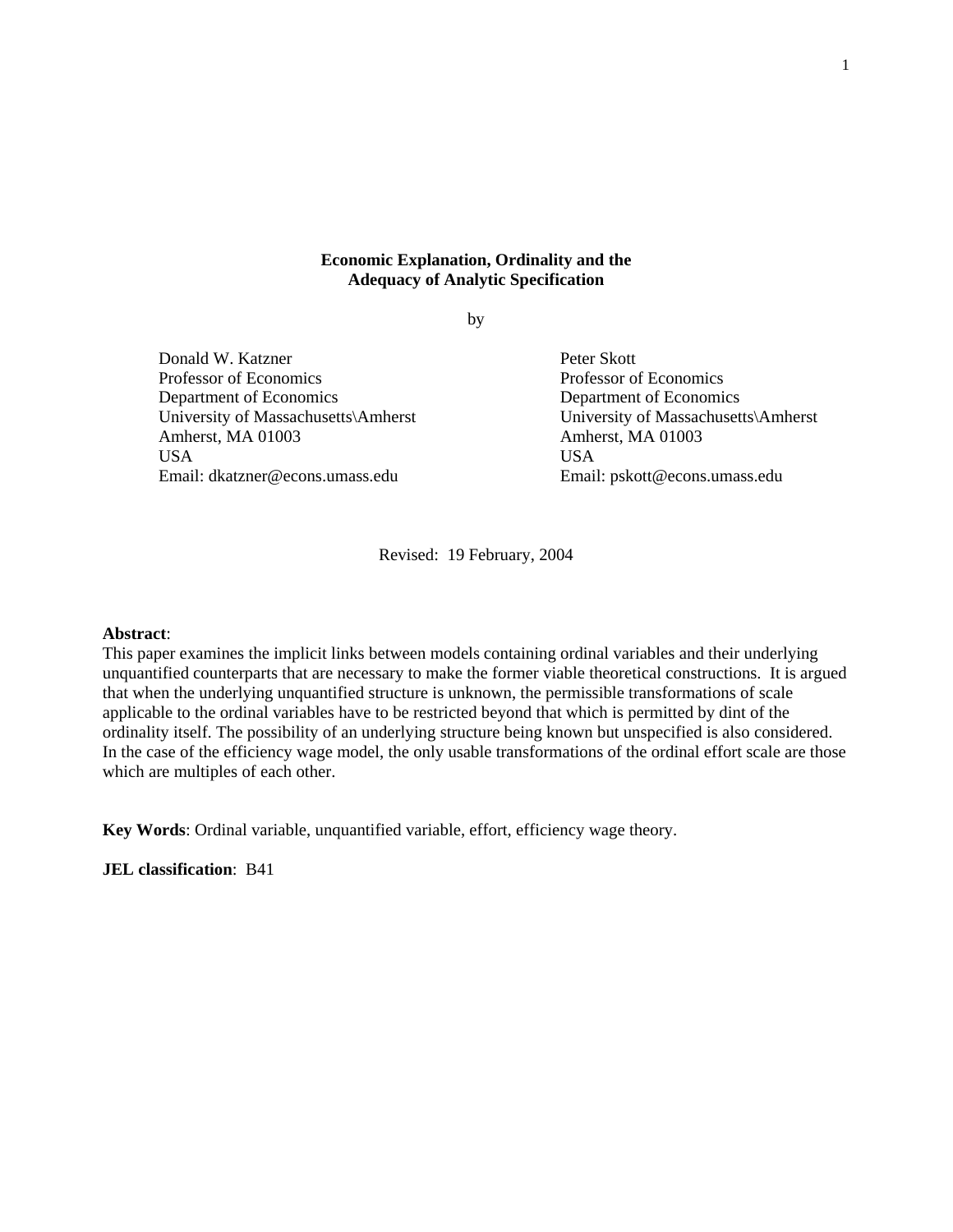### **Economic Explanation, Ordinality, and the**

#### **Adequacy of Analytic Specification**<sup>1</sup>

Analytical economics holds as its objective and province of argument the explanation of economic behavior, decision, and choice. Analysis within its purview may or may not assume predictive competence as distinct from explanation; and it may or may not be readily adaptable to detailed empirical description and corroboration. The methods employed can, among other things, be directed to questions of agent optimization and welfare, or to those that bear on wider issues of aggregative activity or social benefit. In analyses of this sort, economists generally and typically construct models by postulating relational structures that have specific properties. Those contemplated relations, which may or may not be well specified and written in (ordinally, cardinally, or ratio<sup>2</sup>) quantified functional form, are often reflective of deeper, or onestage-removed, determinant forces. But in any case, it is well known that a number of difficulties stand in the way of such an approach.

First, it is obvious that for an analysis based on relational structures to have sustainable meaning, the structures and their properties must remain fixed throughout the investigation and over all relevant, analytically manipulative procedures. But second, questions of analytical legitimacy arise when one or more of the variables incorporated in the argument are only ordinally measured while all remaining variables are taken to be at least cardinally quantified. In such a case, it is possible that the structures and properties assumed, if expressed only in the numerical terms of the quantified variables (ordinal, cardinal, and ratio), are dependent to a considerable extent on the scales on which the ordinal variables are measured. It follows that in the presence of such ordinality, the properties can often be altered or entirely lost upon application of certain increasing transformations of scale with respect to the ordinal variables. Thus, for example, the structure  $h(y) = -y^2$ , where  $-\infty \le y \le \infty$  and *y* is only ordinally measured, has a unique maximum at  $y = 0$ . But with  $\lambda > 1$  a fixed number, applying the increasing transformation  $T(y) = -\lambda^{y}$  to *y* and replacing *y* in *h*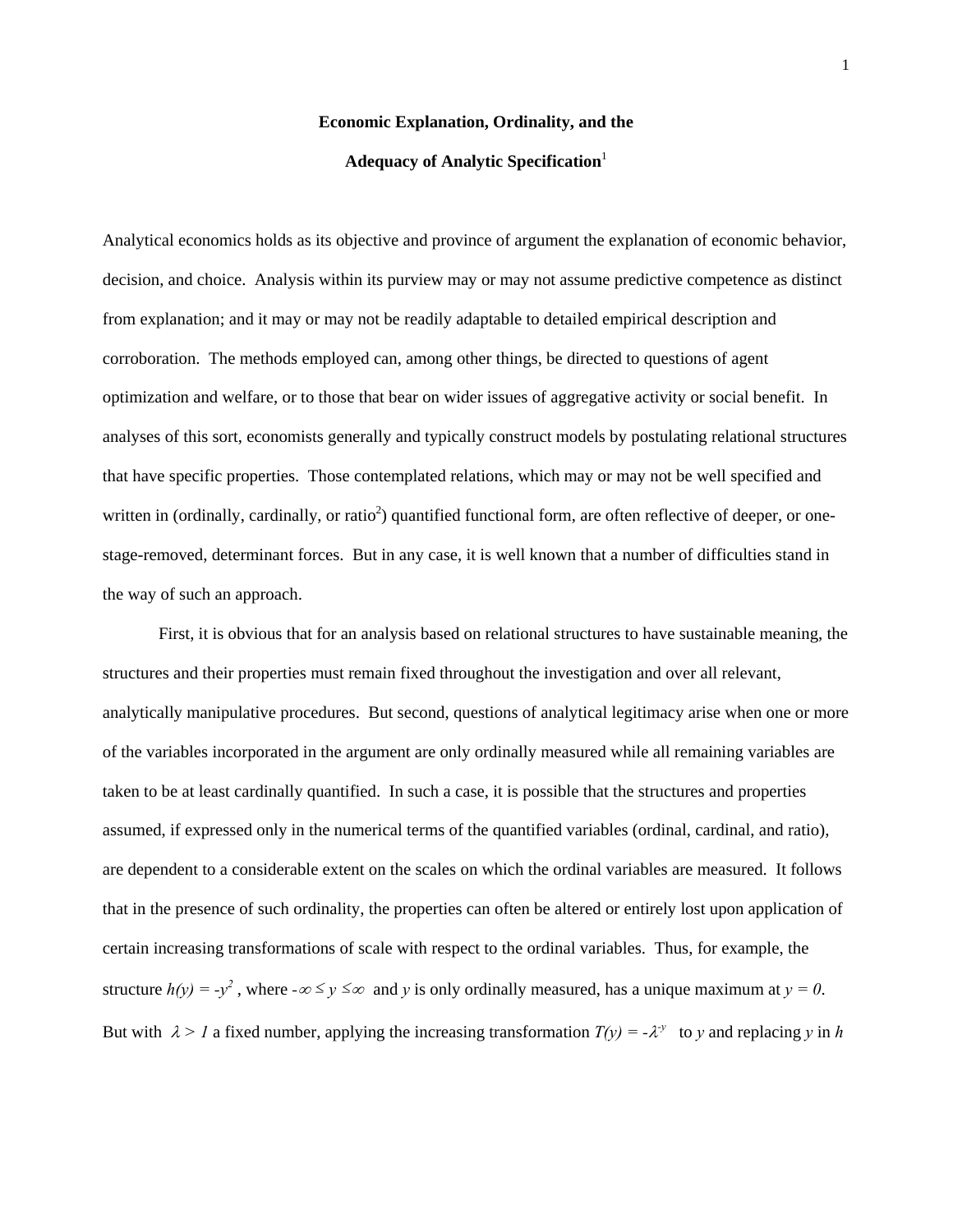by the ordinally equivalent transformed variable  $T(y)$ , results in the structure  $h(T(y)) = -\lambda^{2y}$  which has no maximum anywhere.

 The problem of the preservation of structures and their properties across transformations of scale does not arise in certain well-known cases, like that of the utility function in the derivation of consumer demand functions, where ordinality appears with respect to a dependent variable. Nor does it usually arise when cardinal or ratio scales are involved because, generally speaking, the transformations permitted in those circumstances are insufficient to cause significant alteration or loss of information pertaining to the postulated structures and their properties. In the present paper, then, only scale changes with respect to ordinal scales are considered. To the extent that variables measured on cardinal and ratio scales are introduced, those scales are assumed fixed and no modification in them is permitted. With regard to dependent variables, only those situations in which scale changes have the potential to cause difficulties are discussed.

More specifically, the paper begins with a general discussion of ordinality in reference to a single structural relation. Three approaches to handling that ordinality are identified: The first (Approach A) is to begin with the relation in an unquantified state and then employ specific ordinal scales to translate it into numerical form. This procedure, which introduces at the start of the analysis the theoretical challenge of according meaning and manipulability to nonquantified variables according to the rules of "analysis without measurement,"<sup>3</sup> ensures that the original structure and its properties do not modify with ordinal scale changes. Indeed, they are independent of all ordinal measurement scales. Approach A is illustrated in Katzner's (1979: Chs. 5,6) implicit construction of numerical representations of individual "quality of life technologies" relating "career-living situations" to "qualities of life." The two alternative approaches are, first, to postulate the existence of a numerical function that reflects a known but unspecified underlying, unquantified structure (Approach B) and, second, to assume that that underlying structure is not only unspecified, but also unknown (Approach C). Both of these approaches, as will be argued, have serious weaknesses.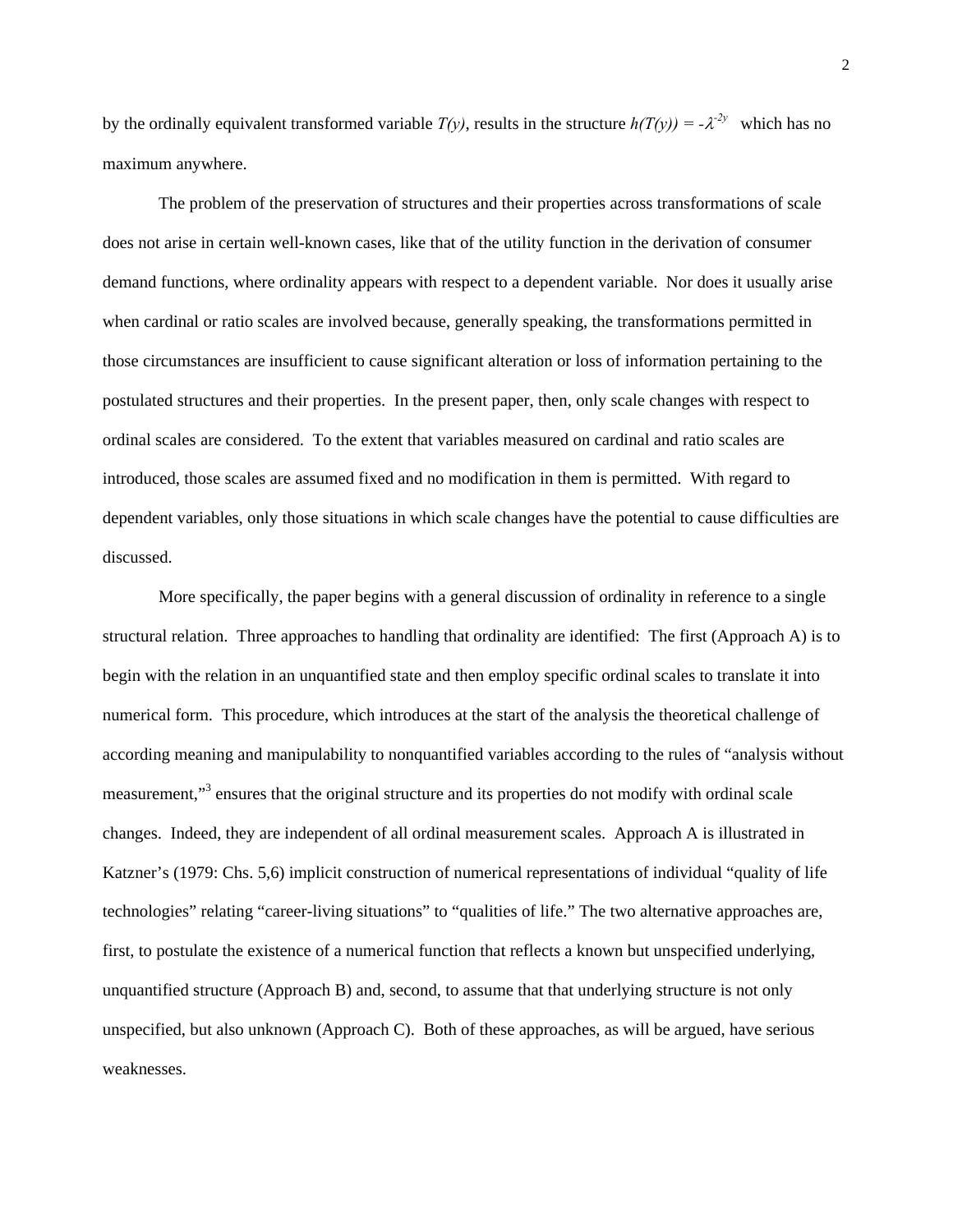There are many studies in the Economics literature that, since their authors ignore underlying structures and do not specify how their questionably quantified variables are to be measured, can be taken to exemplify either Approach B or C. To name three (more will be identified momentarily), Akerlof includes variables representing the "quality" of an automobile (1970: p. 490) and a person's "reputation" (1980: p. 754) in quantified mathematical equations, and Becker and Lewis (1973) derive the constrained maximization of a utility function with respect to "child quality" and other variables.

After a general description and comparison of the three approaches, Approach C and one of its limitations is considered in greater detail. The paper concludes by examining the special case in which the dependent variable of the single structural relation (with one independent, ordinally measured variable) is assumed to be measured on a ratio scale. This discussion is taken up in reference to all three Approaches A, B, and C.

The range of difficulties suggested in the foregoing have presented economists with problems that have seemed analytically intractable and have raised uncertainty regarding the use and manipulability of variables measured on differently specified scales (ordinal, cardinal, and ratio), quite apart from the knotty problem of nonquantifiabity.<sup>4</sup> Such problems can be exemplified by reference to certain efficiency wage and other models. There the issues involved have led to controversy over the viability of the internal logic of the particular models that have been employed. For example, Currie and Steedman (1993) and Katzner (1998) have correctly argued (in part) that, taken on face value, efficiency wage models as presented in the Economics literature (e.g., Stiglitz (1987: 27, n. 47) are unsustainable: Effort can only be ordinally measured, and the use in those models of some arbitrary ordinal representation of effort as an argument of the production function leaves that production function inadequately specified. Skott (1997a), on the other hand, argues, also correctly, that introducing an implicit link between unquantified effort and (quantified) output pins down the quantified production function (relating ordinally measured effort to output) sufficiently to eliminate the problem. More specifically, the stipulated production function in efficiency wage models is conditional on the particular choice of the ordinal representation of effort, and any change in that choice will necessitate a corresponding modification in the production function. (A similar assertion is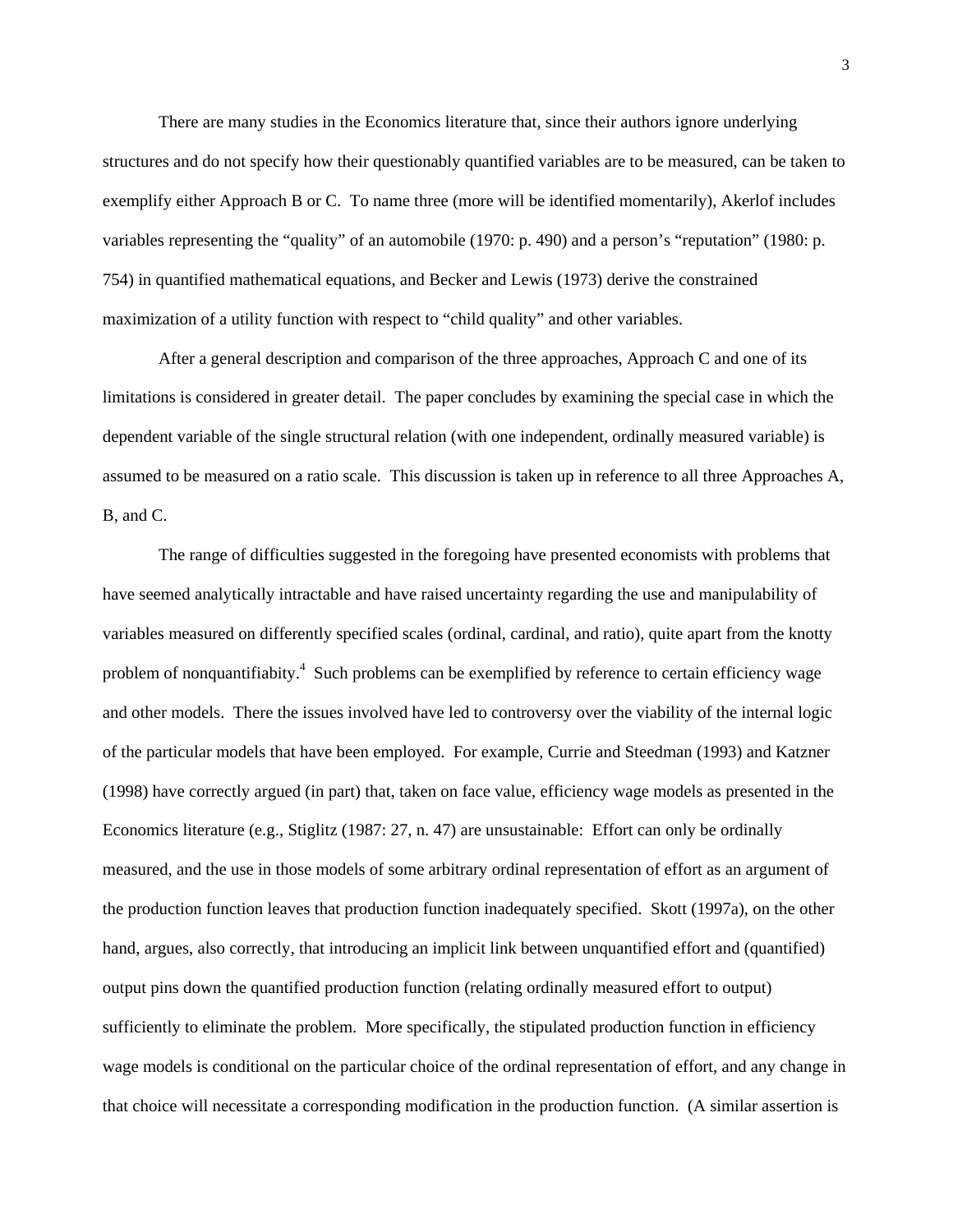latent in Leslie (1995).) However, Skott provides no details concerning the relation of that link between unquantified effort and output to the quantified production function, although his suggested procedure will be seen in what follows to be an example of Approach B. An associated controversy has arisen between Leslie (1995) and Skott (1997b) with the latter taking a position similar to his stance on the efficiency wage case in relation to ordinally measured "education" in a model of human capital theory.<sup>5</sup> One of the purposes of this paper is to make explicit Skott s implicit Approach B links between such variables as unquantified effort and output, and to examine their relation to the functions, like the quantified production function, to which they correspond. Implications are drawn not only for efficiency wage models, but also for a wider class of models in general. It will emerge that analyses that fall in the category of Approach B, like those of Approach C, carry the potential of previously unsuspected and damaging problems.

#### **I The Three Approaches**

#### **I.A Approach A -- Explicit Links**

To formally characterize what has been referred to as Approach A, focus attention on functions of a single variable (see Katzner (1983: 53-58)). At the outset, let *e* and *x* denote unquantified or unmeasured variables<sup>6</sup> defined by the values or objects over which they are permitted to vary. Were *e*, say, to represent effort, the objects over which *e* varies might be verbal descriptions, each depicting a manifestation of effort thought to be relevant to the issue at hand. Denote the collections of objects that *e* and *x* may assume as values by, respectively, *E* and *X*. Take *f* to be a function associating to each value of *e* in *E* a unique value of *x* in *X*, and write

$$
(1) \t x = f(e).
$$

Suppose now that *e* and *x* are capable of ordinal measurement only. Then, with respect to *e*, say, the objects of *E* are ordered according to some property such as longness, hotness, or pleasure, and that ordering, call it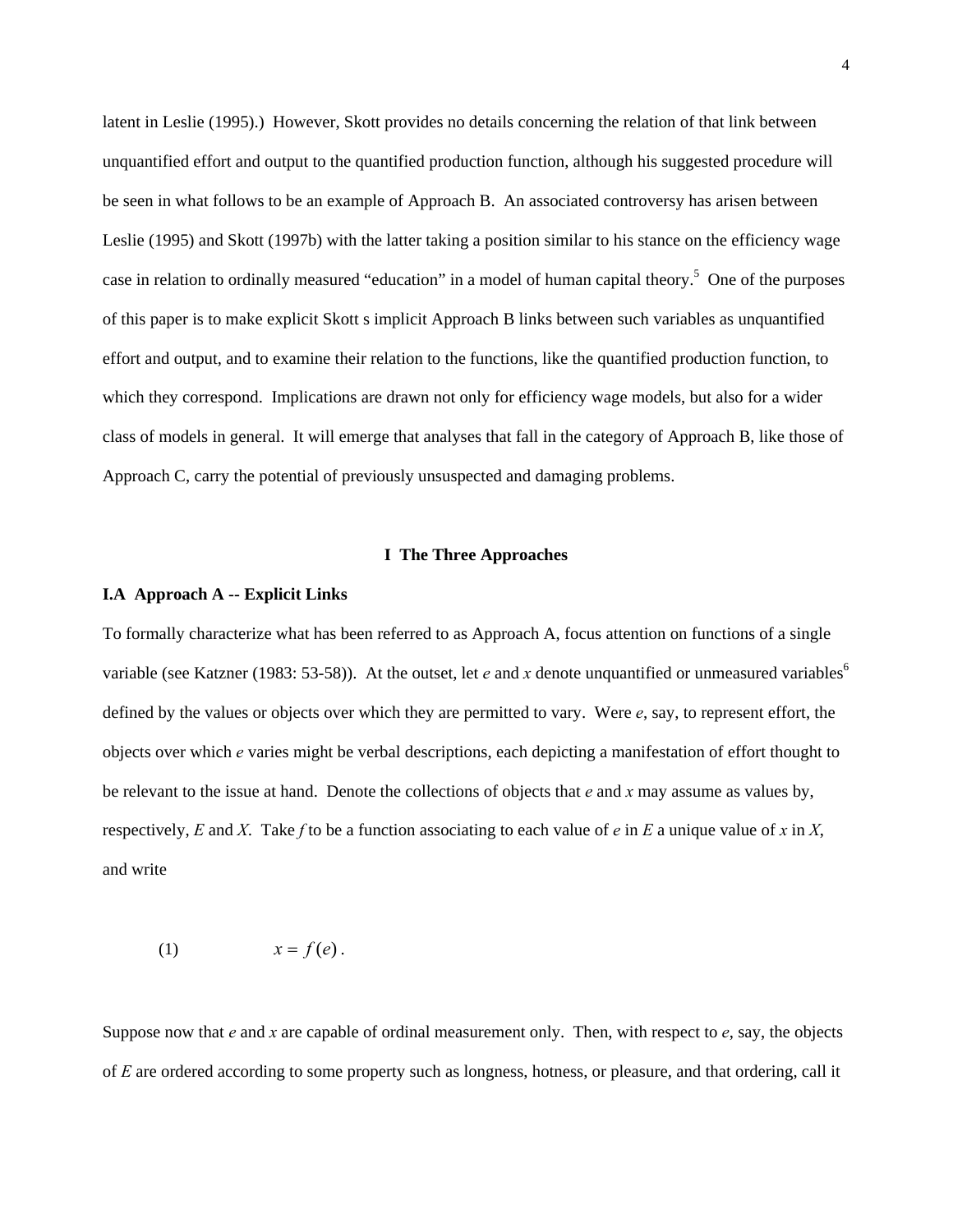$\geq_e$ , is fully represented on a numerical scale that is unique up to increasing (and continuous)

transformations. Moreover, the ordering  $\geq_e$  is reflexive, transitive, and total on *E*. Similar statements may be made in relation to *x* where, in this case, the underlying ordering is designated by  $\succcurlyeq_x$ . Denote the measured values of  $e$  and  $x$  on the particular ordinal scales in use by, respectively,  $\varepsilon$  and  $\chi$ . Then with (1) specified, a numerical function relating  $\varepsilon$  and  $\chi$ , namely

$$
(2) \t\t \mathcal{X} = F(\varepsilon),
$$

is implied.<sup>7</sup> Clearly *F* depends on the choice of scales on which *e* and *x* are measured. As long as (1) is to be maintained as an assumed structural relation, any alteration in one or both scales, unless, in the latter case, the two alterations exactly cancel each other out, necessarily modifies *F*.

Suppose now that increasing transformations *T* and *S* are applied to the scales on which, respectively, *e* and *x* are measured. Denote the new variables representing *e* and *x* by, respectively,  $\varphi$  and  $\zeta$ so that

(3) 
$$
\varphi = T(\varepsilon) \text{ and } \xi = S(\chi).
$$

Then, as indicated above,  $F$  has to be altered to maintain (1). Write the new representation of (1) as

$$
(4) \qquad \qquad \xi = G(\varphi).
$$

It is easy to see that, as long as appropriate inverses exist (*S* and *T* already have inverses since they are increasing), any one of *F, G, S,* and *T* can be secured from the remaining three. For example, substituting (4) into the right-hand equation of (3), and using (2),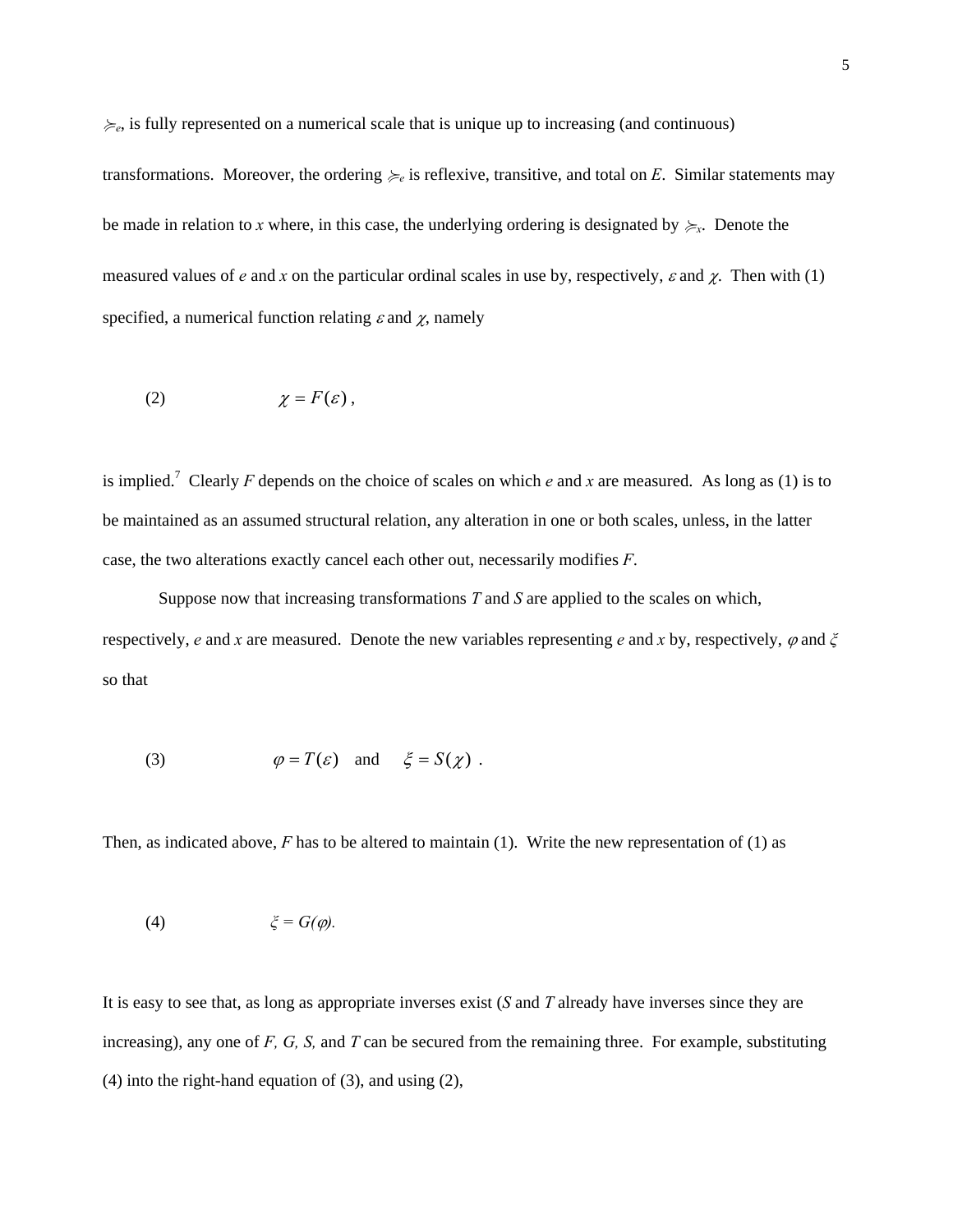$$
G(\varphi) = S(F(\varepsilon)).
$$

If *G* has an inverse,  $G^{-1}$ , then

$$
\varphi = G^{-1}(S(F(\varepsilon)))
$$

so that *T* may be viewed as the composition of *F*, *S*, and  $G^{-1}$ . That is,

(5) 
$$
T = G^{-1} \circ S \circ F,
$$

and specification of *F, G*, and *S* determines *T*. Clearly, since *S* and *T* are increasing, implicit restrictions are imposed on *F* and *G* in this formulation. Alternatively, combining the left-hand equation of (3) with (4) and (2) gives, if *F* has an inverse,

$$
\xi = G(T(F^{-1}(\chi))),
$$

whence

$$
(6) \tS = G \circ T \circ F^{-1} .
$$

Similarly,  $F = S^{-1} \circ G \circ T$  and  $G = S \circ F \circ T^{-1}$ .

Economists seem to prefer to deal with functions in numerical form rather than those in their underlying, unquantified state. Moreover, the preceding analysis suggests that functions like *F* ought to be constructed by specifying f and numerical measures of the values of  $e$  and  $x$ .<sup>8</sup> But this is not easy to do for at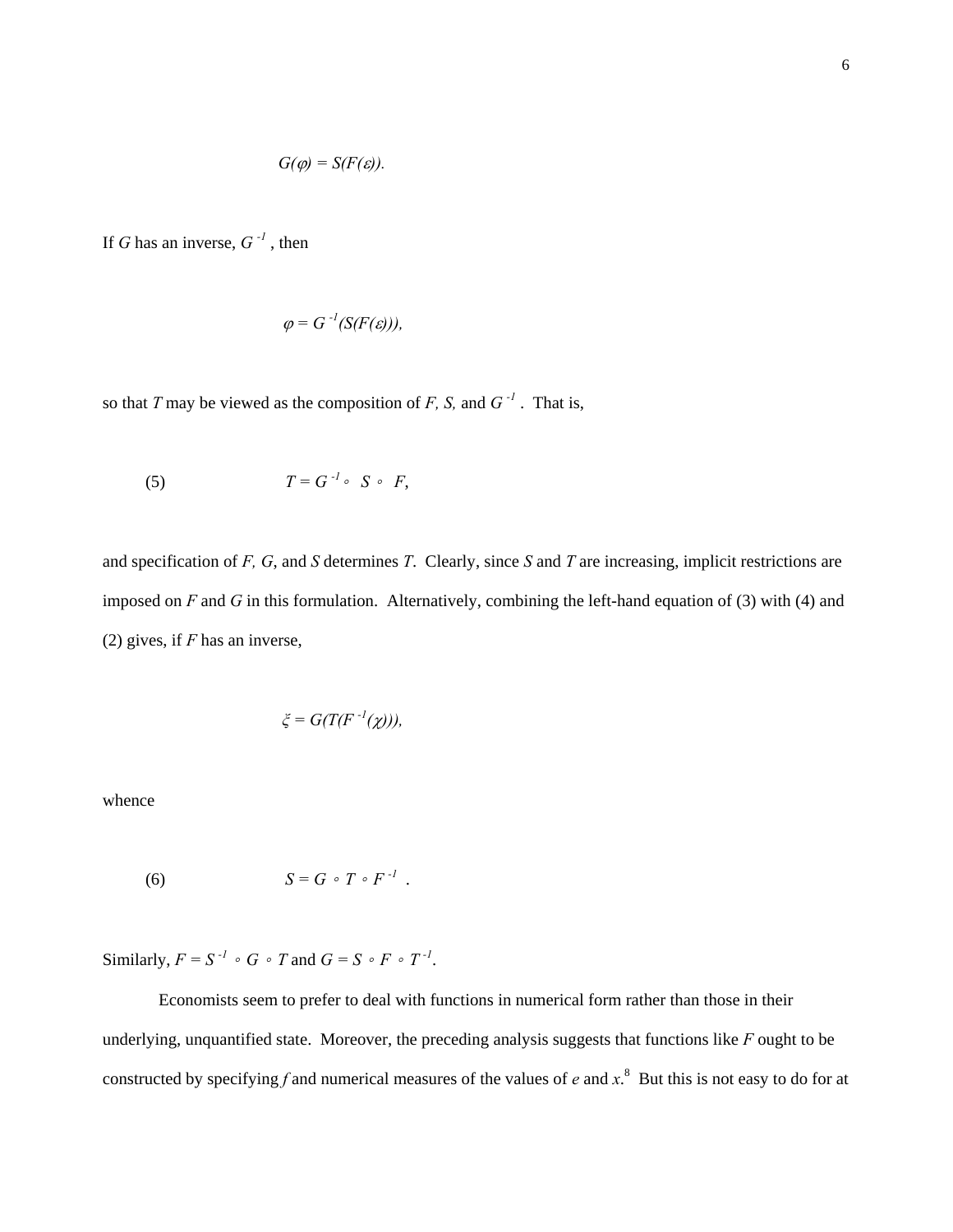least two reasons. First, economists are neither familiar with nor comfortable dealing with the unquantified. Second, many of the techniques that they employ in their analyses render it necessary that the numerical functions under consideration be continuous or differentiable. Continuity and differentiability as invoked by economists, however, usually require functions with nondenumerably infinite numbers of elements in their domains and ranges. And, although it is possible to conceive of unquantified functions with nondenumerably infinite domains and ranges,<sup>9</sup> because unquantified functions can be specified only by explicitly indicating which dependent variable values are identified with which independent variable values, the finiteness of our world does not permit the specification of more than a finite number of relational points under *f*. Moreover, the arithmetic operation of subtraction needed to calculate a derivative as the limit of the slopes of straight-line segments is not available because numbers are not present. Thus to employ the approach to *F* described above, a natural extension of Katzner (1998: 20-21) and already referred to as Approach A, means that economists would have to give up analytical techniques that have been quite useful and fruitful when all variables are measured on at least cardinal scales.

There are, however, two alternative, if somewhat less satisfying, approaches.

#### **I.B Approach B -- Unspecified Links**

What has been earlier identified as Approach B is to assume that there is an underlying function of the form of (1) that is known but unspecified (that is, the function is assumed to exist but its form is not articulated), that there are also known but unspecified ordinal scales on which *e* and *x* are measured, and that together they give rise to a function  $F$  in (2) that has certain known and fully specified properties. From the perspective of Approach B, then, analysis begins by postulating the existence of a function *F* that represents *f* and that possesses certain numerical properties which may possibly include continuity or differentiability. But unlike Approach A, the process of specifying *f* and translating it into *F* is suppressed. Clearly the properties of *F* are assumed to mirror those of *f*, and if the full force of the properties of *F* are to be maintained, then any changes in scale mean that *F* must be adjusted to preserve *f* as in (4). Of course the previous mathematics relating *F, G, T*, and *S* remains intact. (Were continuity or differentiability assumed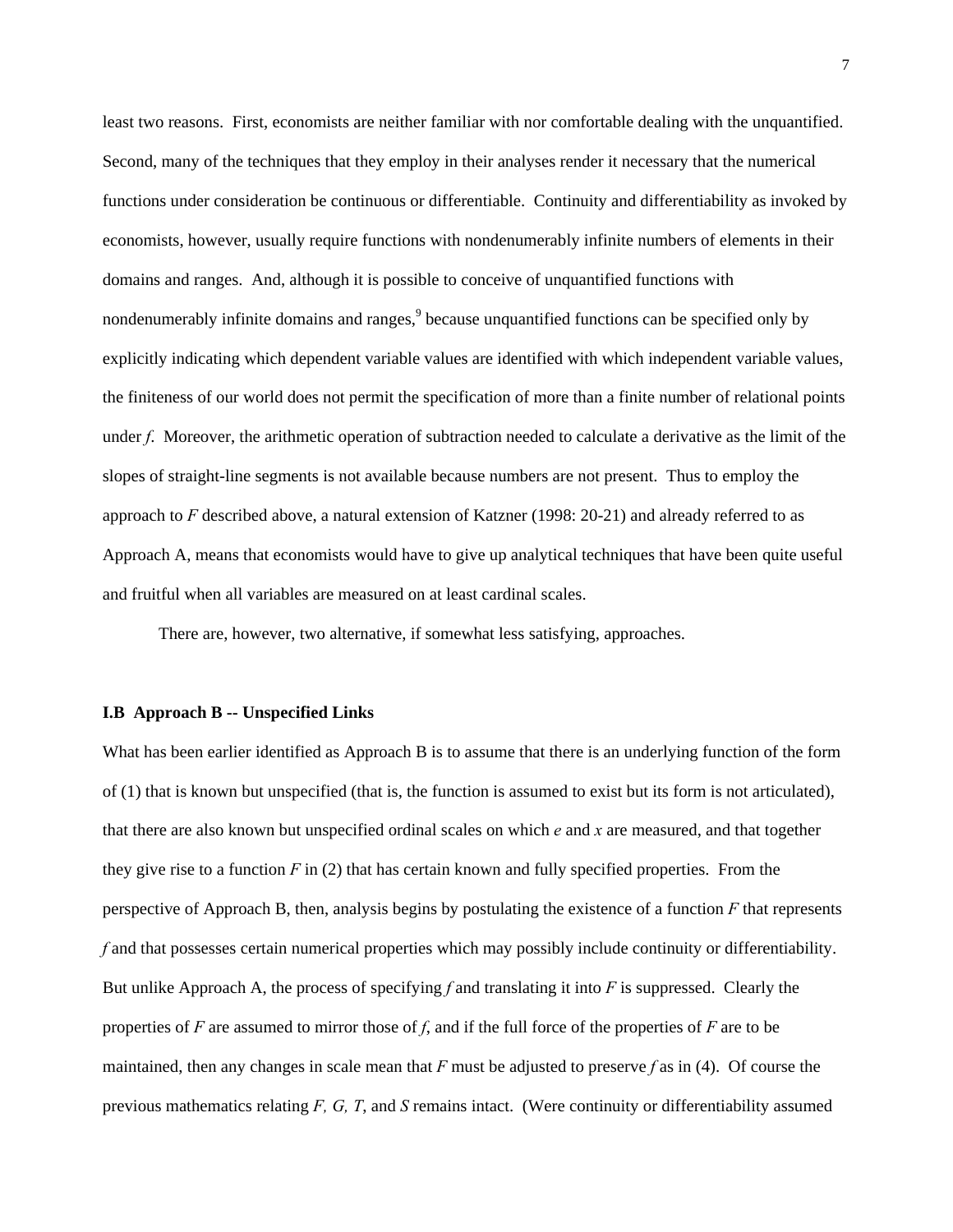of *F*, then *f* must be thought of as having a nondenumerably infinite domain and range.) This is the approach taken by Skott (1997a, 1997b) mentioned earlier. In effect, the approach surmounts the problem of nonquantifiability by assuming it away and by resting its argument on assumed, even though unspecified, ordinality.

Approach B is less satisfactory than Approach A for three reasons. First it requires greater assumption content than approach A. In effect, both (1) and (2) must be assumed instead of having the latter derived from the former. Second, it is necessary to assume that certain things are known to exist without being able to specify what they are. Third (this arises in part from the second reason), the precise relationship between the ordinal numbers and the variable values they represent cannot be stated, and exactly what is being assumed about f and its properties is not clear. In short, a significant portion of the relationship to reality of the assumptions imposed in the model is hidden by the veil of ordinal numbers with respect to which those assumptions are expressed.

#### **I.C Approach C -- Unknown Links**

 The third approach, previously called Approach C, is characterized as the same as Approach B except that both *f* and the ordinal scales on which *e* and *x* are measured are taken to be not only unspecified, but also unknown. The analytical content of this approach, however, raises several conceptual issues that warrant consideration before proceeding. First, it may be vaguely surmised or assumed in the explanation of certain economic conditions that an underlying, unquantified relationship exists and determines a particular outcome. (For example, a firm's reputation may influence the demand for its output.) But secondly, it may also be reckoned in such a case that there is no way in which ordinal scales can be meaningfully employed to numerically quantify the strength of the forces inherent in that relationship. (In the previous example, how might the quality of the firm's reputation be measured?) Thirdly, while the general nature of those forces is thereby recognized, residual uncertainty and lack of clarity exist as to the manner in which those forces transmit their impacts to the outcome that is in view. (With respect to the example, in what precise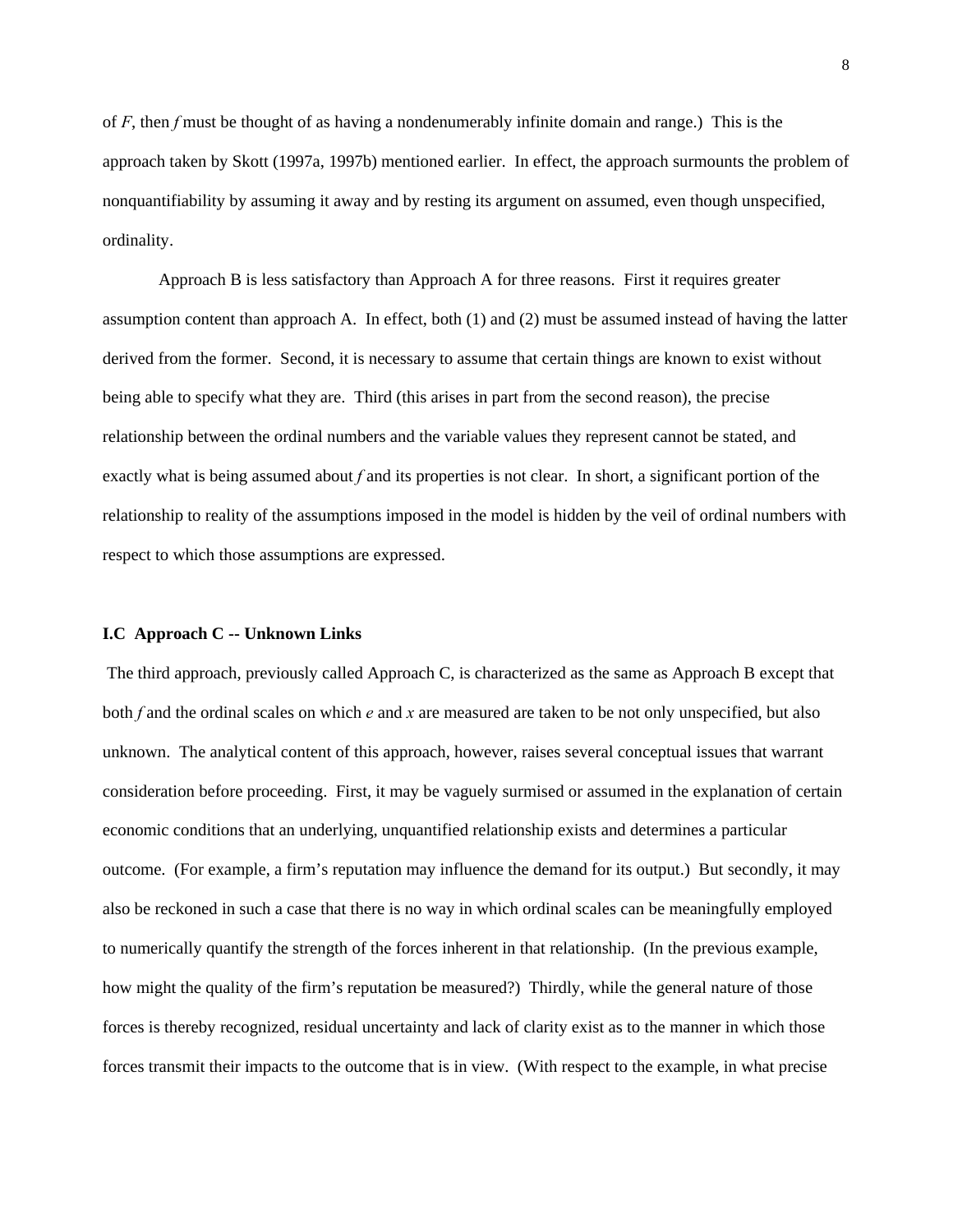way does the quality of the firm's reputation contribute to the demand for its output?) This, then, is one illustration of the circumstances in which Approach C might be brought into play.

It should be noted that Approach C does not suffer from the deficiencies associated with the second reason given above why Approach B is less satisfactory than Approach A. But it is still less satisfactory than A for reasons one and three that were stated there. Moreover, Approach C is subject to a certain kind of arbitrariness that will be explored in Section II below.

#### **I.D Comparing the Three Approaches**

To further illuminate what is involved, it is worth summarizing and setting against each other the distinctives of the three approaches that have now been described. In Approach A it is assumed that the relevant qualitative forces underlying and contributing to the statement of *F* in (2) as derived from the "ordinalization" of (1) are, for the purposes in hand, known and corralled with respect to the specific ordinal scales introduced. In Approach B the possibility is contemplated that the underlying forces and their relation to ordinal scales, though still present, need not be expressed, and that analysis could begin by directly positing *F* in (2). With regard to Approach C, however, a much higher degree of relative ignorance is assumed. Not only are the underlying forces both vague and unfettered by ordinally specified scales, but now it is reckoned that no such underlying ordinal relations that might pin them down can be known.

An alternative statement of Approach C and its relation to Approaches A and B is as follows: In both Approaches A and B the relation *f* is in one way or another the starting point of the argument. That is the case in Approach B because  $F$  is anchored to (the unspecified)  $f$  using the given (though unspecified) ordinal scales on which *e* and *x* are measured. But, as has been explained, that *f* and those scales are suppressed and the assumption is made that it is not necessary to introduce them into the analysis. In Approach C, on the other hand, *F* serves as its own anchor without any grounding in an underlying relation such as *f* and, as a result, the mathematics described earlier that relates *F, G, T,* and *S* is rendered irrelevant. Moreover, for F to remain a meaningful anchor as the scales on which the ordinal variables are measured modify (that is, to ensure the analytically relevant properties of *F* remain unchanged), the transformations of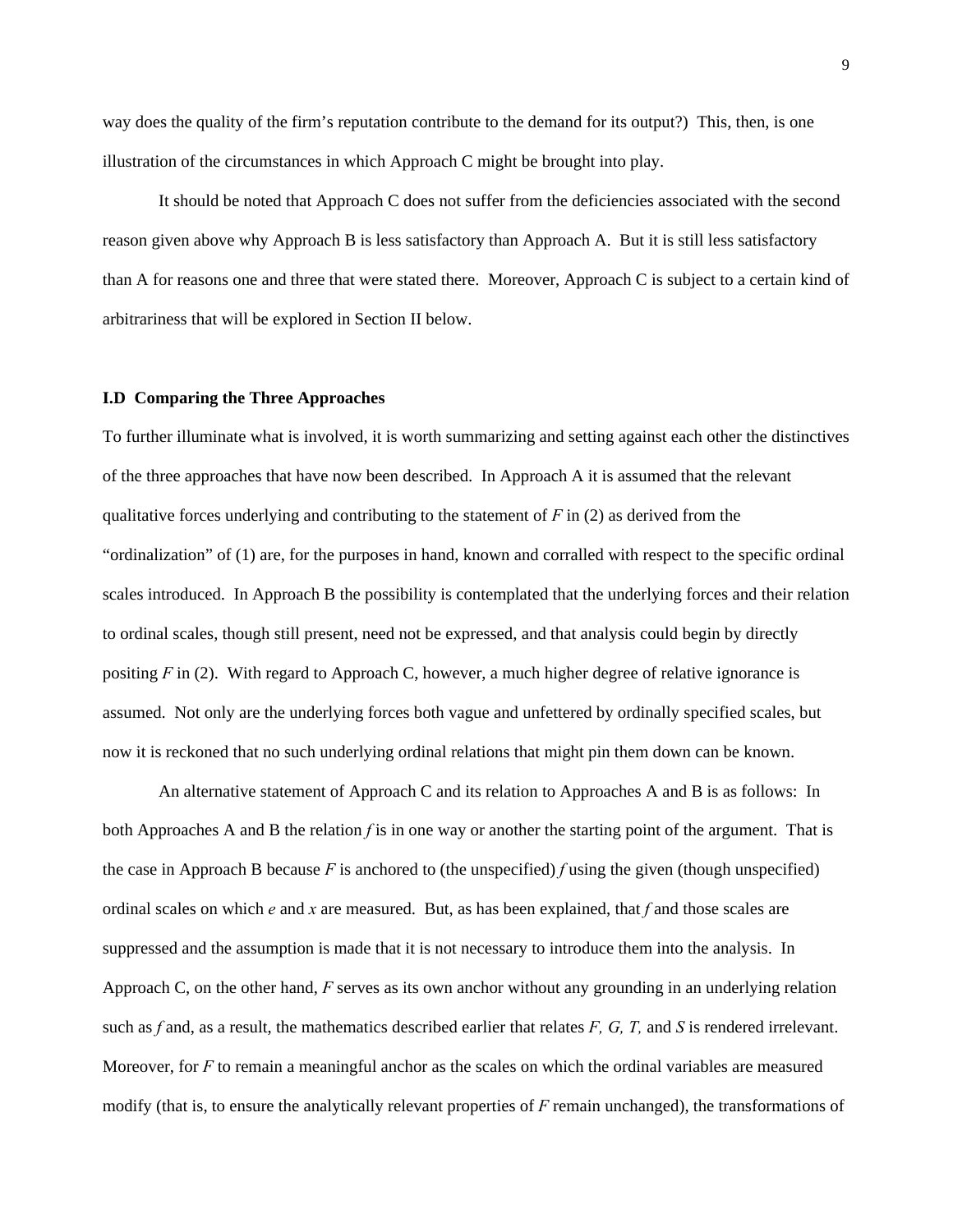scale permitted have, as will be shown, to be restricted. Approach C is the focus of attention in the next section. But first it is worth presenting an example to illustrate the issues and differences involved in the three Approaches A, B, and C.

Let the variables *e* and *x* denote, respectively, unquantified effort and unquantified pleasure. Suppose there are two values of effort, *e′* and *e″,* and two values of pleasure, *x′* and *x″* . Introduce orderings of the elements of each pair in such a manner that *e″* is associated with "more" effort than is *e′,* and *x*<sup>*n*</sup> is associated with "more" pleasure than is *x*<sup>*t*</sup>. Assume *f* maps  $e' \rightarrow x'$  and  $e'' \rightarrow x''$ . Then under *f*, more effort corresponds to more pleasure. The latter characteristic of *f*, often referred to as order preservation, is the only structural property considered in this example.

Now let *e* and *x* be measured on independent ordinal scales that preserve the ordering relations among, respectively, the values of *e* and *x*. Suppose the measured values are  $e' \rightarrow e' = 2$ ,  $e'' \rightarrow e'' = 3$ ,  $x' \rightarrow \chi' = 4$ , and  $x'' \rightarrow \chi'' = 9$ . Then more effort and more pleasure are identified with higher numbers. (In the usual parlance, the values of  $\chi$  are called utility values.) Furthermore, according to (2),  $f$  expressed in numerical form becomes, in this example,

(7) 
$$
\chi = F(\varepsilon) = \varepsilon^2,
$$

on the two-element domain  $\varepsilon = \varepsilon'$  and  $\varepsilon = \varepsilon''$ . Clearly,  $F(2) = 4$  and  $F(3) = 9$ . The order-preservation property of *f* is reflected in *F*: greater effort (a higher value of  $\varepsilon$ ) is associated with greater pleasure or utility (a higher value of  $\chi$ ). It is evident that (7) can only preserve this underlying ordering relation when the domain of *F* is restricted to nonnegative numbers. Any increasing transformation that would shift the domain to negative numbers will not leave that ordering relation unchanged. From the perspective of Approach A, however, the way to ensure that, after such changes in scales are introduced, *F* still represents *f* and maintains its property of order preservation is to modify *F* so as to offset the scale modifications. If, say, the increasing transformation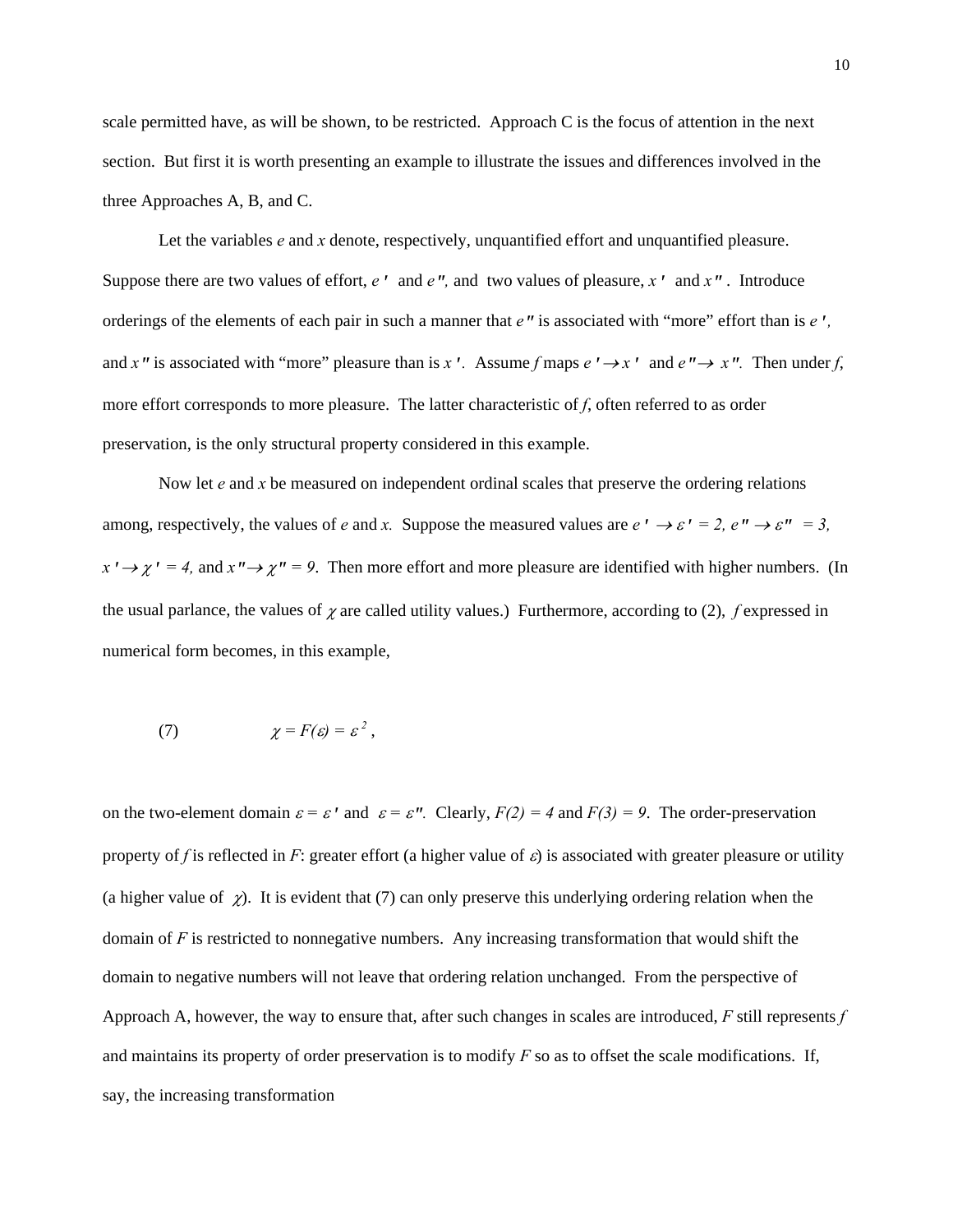$$
\varphi = T(\varepsilon) = -2^{-\varepsilon},
$$

where  $\varepsilon > 0$ , were applied to the  $\varepsilon$ -scale so that  $\varphi' = T(2) = -1/4$  and  $\varphi'' = T(3) = -1/8$ , and if *S* were the identity transformation (a special case of an increasing transformation), then solving (8) for  $\varepsilon$  and substituting the result into  $(7)$  gives the following expression for  $(4)$ :

$$
\xi = G(\varphi) = \left[ \frac{\ln(-\frac{1}{\varphi})}{\ln 2} \right]^2 ,
$$

where, like (7),  $G(-1/4) = 4$  and  $G(-1/8) = 9$ . Clearly, the measured values of *e*<sup>*'*</sup> and *e*<sup>*''*</sup> have become *e*<sup>*'*</sup>  $\rightarrow$  $\varphi' = -I/4$  and  $e'' \to \varphi'' = -I/8$ , and *G* preserves the same order as *f* since greater effort (now a larger value of ϕ) still corresponds to greater pleasure or utility (a larger value of *ξ =* χ). Thus an appropriate modification of *F* has been made in response to the change in scale on which *e* is measured. A similar argument without the explicit link to *e′, e″, x′, x″,* and *f* applies in the case of Approach B.

However, if, as in Approach C,  $F$  serves as its own anchor in the sense previously explained (recall  $f$ is unknown), then, at least in so far as the ordinality of the measured variables is concerned, there is in that case no difference between (7) as above and (7) with  $\varepsilon$  replaced by the transformed variable  $-2^{-\varepsilon}$ . That is, (7) and

$$
(9) \t\t \chi = F(T(\varepsilon)) = (-2^{-\varepsilon})^2
$$

are equivalent formulations of the same relation in that they contain the same information. But with respect to (9),  $F(T(2)) = 1/16$  and  $F(T(3)) = 1/64$ . Thus  $F \circ T$  reverses order: greater effort as represented in a larger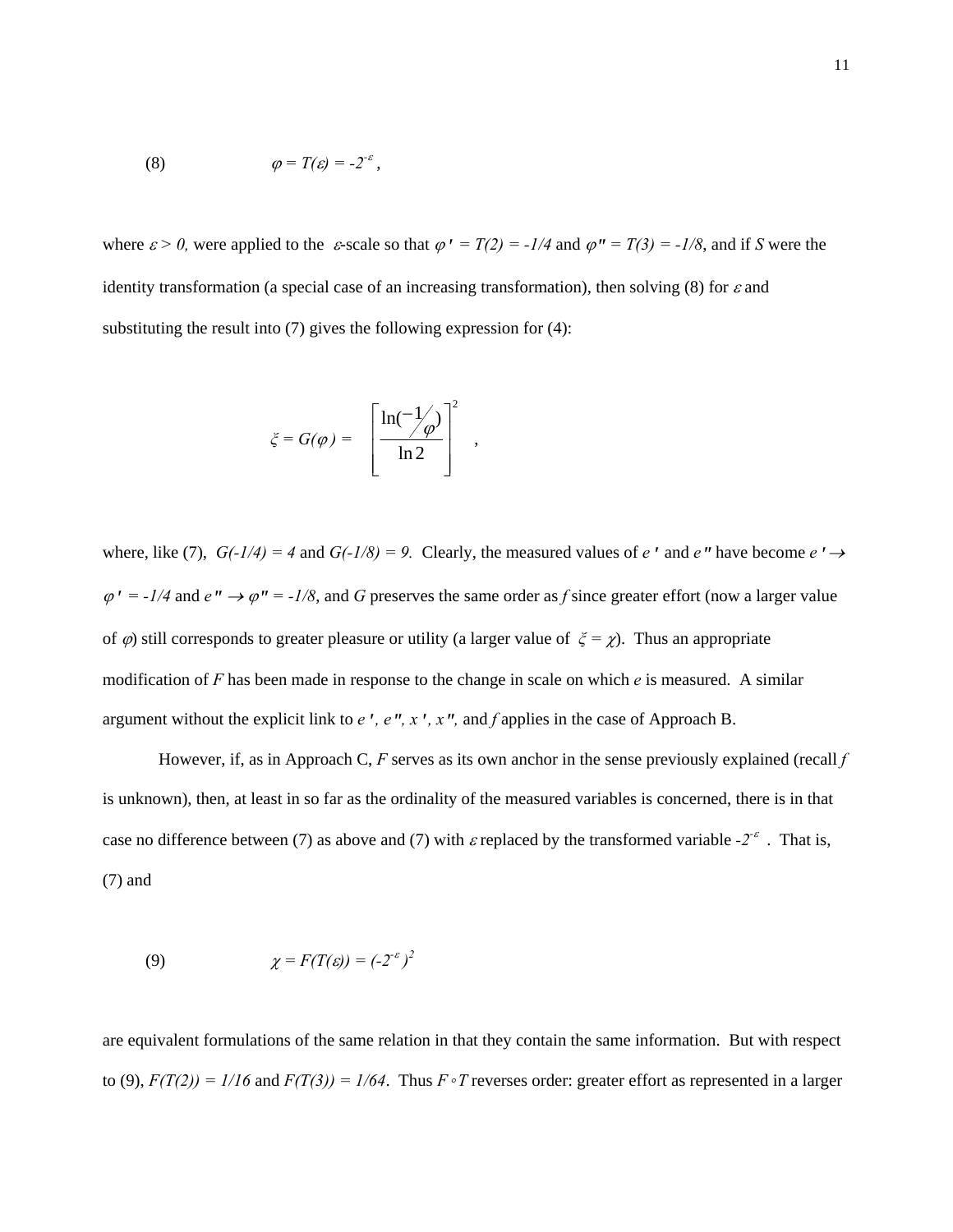value of  $\varepsilon$  corresponds to less pleasure or utility as indicated by a smaller value of  $\chi$ . Therefore, since F is the anchor and since its relevant property (order preservation) has to be preserved, application of the increasing transformation  $T(\varepsilon) = -2^{-\varepsilon}$ , although perfectly legitimate in terms of the ordinality of the scales involved, has to be ruled out under the methodology of Approach C. This illustrates a fundamental fact that ought to be kept in mind: When *F* serves as the analytical anchor, certain scale transformations of the variables involved have to be excluded if the properties of *F* are to be maintained as components of the structural foundation of the analysis. Part of the next section generalizes the argument and makes it more precise.

#### **II Scale Transformations under Approach C**

When starting out to do an analysis, there are two basic steps that are relevant to present considerations -first identify the variables to be accounted for, and second construct or assume relations among them. If any of the variables are ordinal variables, problems relating to that ordinality may arise at both levels.

In the process of identifying the ordinal variables, the scales on which they are measured have to be, at least implicitly, fixed. That is, what version of the numbers should be used? Should they be those that present themselves by some means to the investigation, or should they be transformed in one way or another? Suppose these questions are answered first. Now let the hypothesized relations of the analysis be introduced. In the case of Approach B, these relations are reflections of known (but unspecified) underlying forces, and changes in ordinal scales cannot be permitted to destroy the representation of those forces in the hypothesized relations. In this case, then, the relations have to modify as in (4) with any scale changes.

Now assume, from the perspective of Approach C, that the hypothesized relations are thought to mirror unknown underlying forces. These relations and their analytically significant properties have to be kept intact because they are the only representation of those forces in the analysis. But it is still reasonable and appropriate to ask how changes in the initial choice of scales would affect the hypothesized relations, and, as described at the end of the preceding section, to rule out those scale changes that interfere with and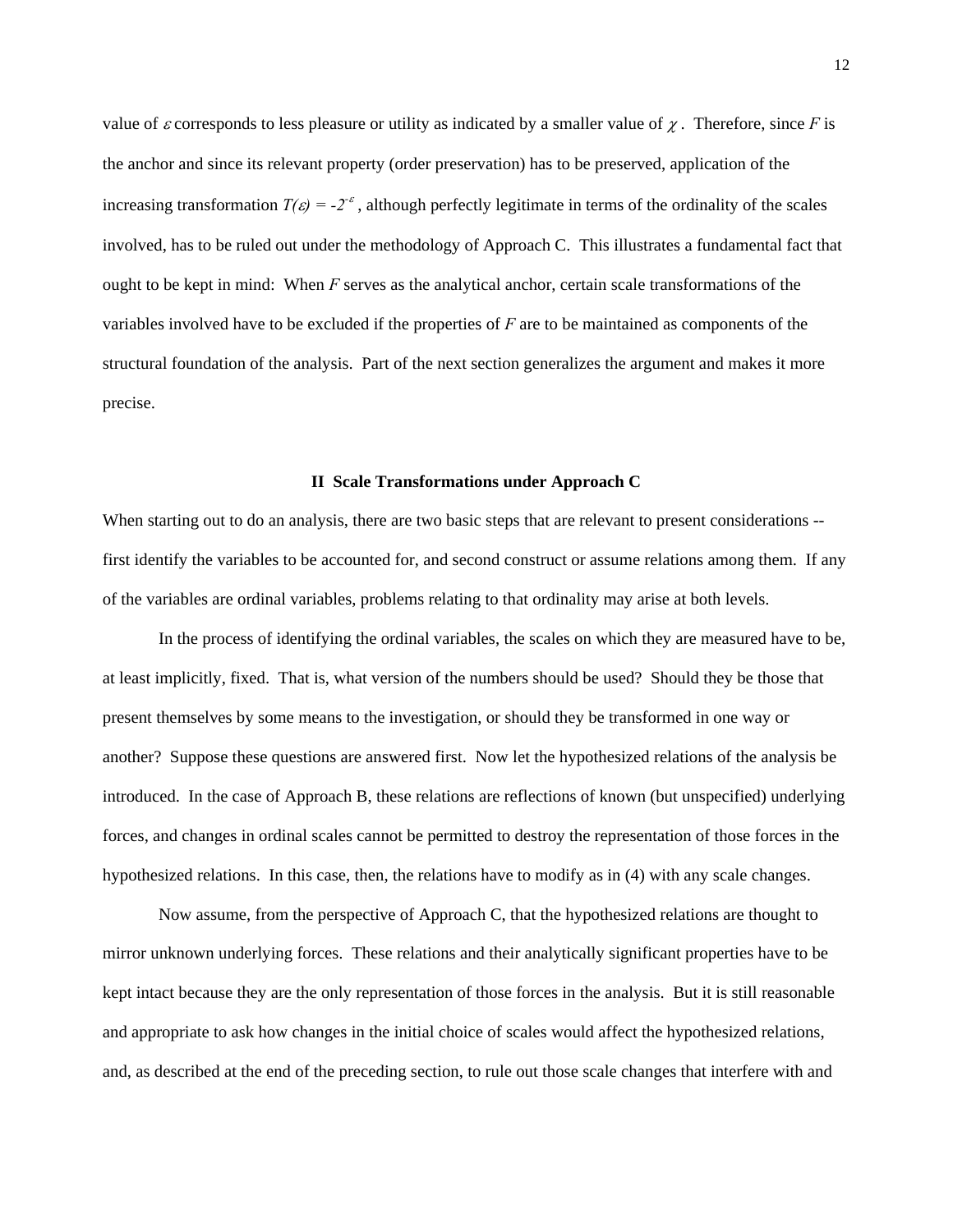modify the analytically significant properties. In the context of equation (2), say, before such interference is taken into account, all functions of the form

$$
(10) \t\t \chi = S^{-1}(F(T(\varepsilon))),
$$

where  $T(\varepsilon)$  and  $S(\chi)$  are substituted in place of, respectively,  $\varepsilon$  and  $\chi$  in (2), and *S* and *T* are the increasing transformations of (3), are potentially equivalent starting points for the analysis. Observe that (9) is a special case of (10). However, as previously indicated, the only increasing scale transformations that can be permitted are those that preserve the analytically significant properties, and hence the only functions *S*<sup>-*1</sup>*◦*F* ◦<sup>*T*</sup> alternative to *F* that are pertinent to present discussion are those that exhibit them.<sup>10</sup> Were</sup> increasing transformations applied that did not preserve those properties, then the relevant properties associated with  $S^{-1} \circ F \circ T$  would deviate from those of *F*. Such transformations, therefore, would have to be discarded. But ordinality by itself means that no information in the ordinally measured variables is lost by administering increasing transformations of scale to them, and hence, from this perspective, that all increasing transformations should be permissible. It follows that the more scales that have to be excluded to preserve the analytically relevant properties of *F* when that ordinality is imported to purported explanatory relations, the greater the arbitrariness introduced into the analysis. That arbitrariness, which, as suggested earlier, is inherent in Approach C, is a serious drawback in the construction of economic explanation.

The problem of arbitrariness arising from the necessity to discard legitimate transformations of scale in Approach C has already been illustrated in the example of Section I with respect to order preservation for functions of a single variable. That argument, although easily generalized, is not developed further here.

Similar considerations apply, and again point to the limitations of Approach C, to the circumstance in which *F* has a unique maximum (Katzner (1983: 107)). For in the absence of any restrictions imposed by the necessity of preserving the properties of *F*, all increasing transformations of scale are permissible, and thus the possibility cannot be ruled out that maxima of *F* intended to be reflective of unknown underlying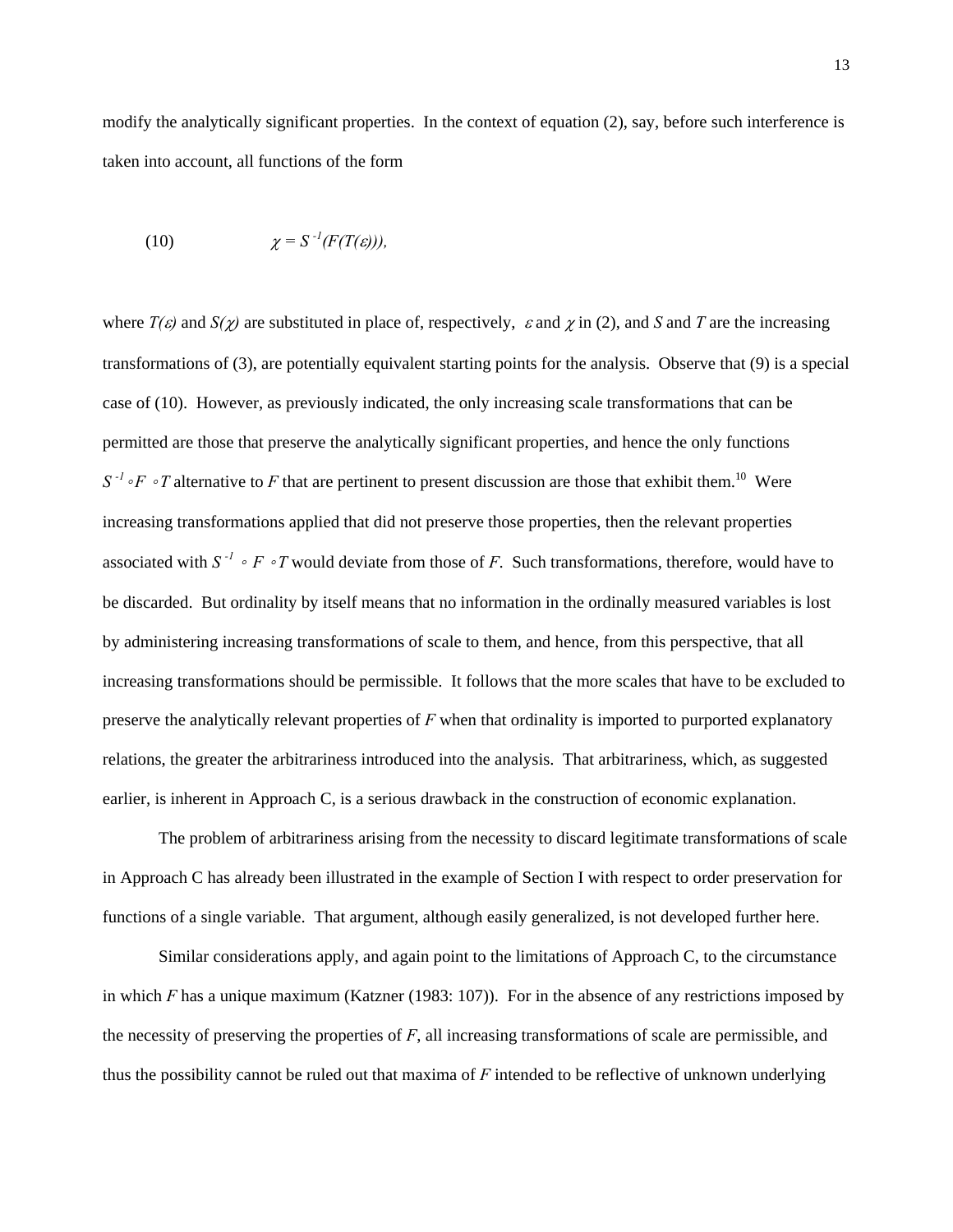forces might actually not exist under some transformations of scale. An example has previously been provided in the introduction to this paper.

Matters are further complicated when *f* is a function of more than one variable since, in that case, at least one additional issue arises. To provide a simple illustration, suppose there are only two independent variables. Let  $F$  be the Approach-C anchor of an analysis where

$$
(11) \t\t\t \chi = F(\varepsilon_1,\varepsilon_2)
$$

on a suitable domain, and where  $\varepsilon_1$  and  $\varepsilon_2$  are ordinally measured variables. Then *F* induces an ordering relation  $\geq$  on its domain in the usual way:

(12) 
$$
(\varepsilon_1 \tcdot, \varepsilon_2 \tcdot) \succ (\varepsilon_1 \tcdot, \varepsilon_2 \tcdot)
$$
 if and only if  $F(\varepsilon_1 \tcdot, \varepsilon_2 \tcdot) > F(\varepsilon_1 \tcdot, \varepsilon_2 \tcdot)$ .

In general, the ordering  $\geq$  generated by *F* is independent of those that define the ordinality of  $\varepsilon_1$  and  $\varepsilon_2$ . Now, in accordance with Approach C, replace  $\varepsilon_1$  and  $\varepsilon_2$  in (11) by  $\varphi_1$  and  $\varphi_2$ , where

(13) 
$$
\varphi_l = T^l(\varepsilon_l) \quad \text{and} \quad \varphi_2 = T^2(\varepsilon_2),
$$

and  $T^T$  and  $T^2$  are arbitrary, increasing transformations. Then *F* becomes

$$
(14) \t\t\t \chi = F(\varphi_1, \varphi_2)
$$

on an appropriately altered domain. Substituting (13) into (14), the original *F* is modified to  $F \circ [T^1, T^2]$ , that is,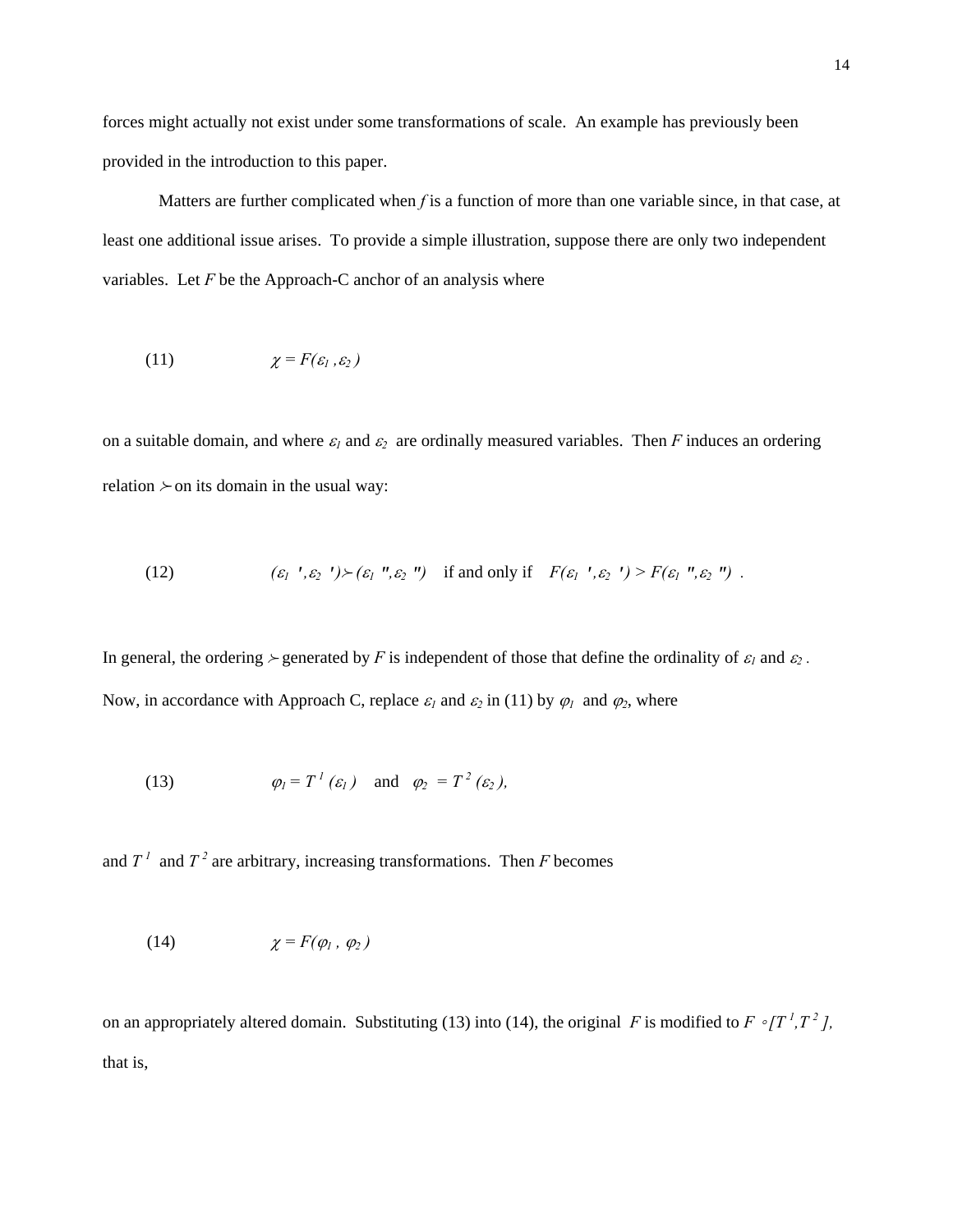$$
\chi = (F \circ [T^1, T^2]) (\varepsilon_1, \varepsilon_2) = F (T^1(\varepsilon_1), T^2(\varepsilon_2)),
$$

and  $F \circ [T^1, T^2]$  induces a second ordering relation on the original domain of *F* as in (12). Clearly, these ordering relations need not be the same. To illustrate that possibility, consider the function  $F(\varepsilon_1, \varepsilon_2) = \varepsilon_1$  $+\varepsilon_2$  and the vectors  $(\varepsilon_1', \varepsilon_2') = (2,0)$  and  $(\varepsilon_1'', \varepsilon_2'') = (0,1)$ . Then  $F(\varepsilon_1', \varepsilon_2') > F(\varepsilon_1'', \varepsilon_2'')$  and  $(\varepsilon_1', \varepsilon_2') >$  $(\varepsilon_1'', \varepsilon_2'')$ . But with  $T^l(\varepsilon_1) = \varepsilon_1$  and  $T^2(\varepsilon_2) = 3\varepsilon_2$ , the ordering of  $(\varepsilon_1'', \varepsilon_2'')$  and  $(\varepsilon_1'', \varepsilon_2'')$  under the original  $\succ$ is reversed since  $F(T^{\perp}(\varepsilon_1)^t, T^{\perp}(\varepsilon_2)^t) \leq F(T^{\perp}(\varepsilon_1)^t, T^{\perp}(\varepsilon_2)^t)$ . Returning to the general situation, if the original ordering induced by *F* is to be preserved as an analytically significant property, then all transformations  $T^1$  and  $T^2$  that modify that ordering have to be excluded. Thus possible instances of the kind of arbitrariness that damaged the analytical viability of Approach C with respect to functions of a single variable can also arise for functions of more than one variable, even if *F* is increasing everywhere in both of its arguments.

Similar arbitrariness extends to attempts to preserve the solutions of systems of simultaneous equations involving ordinal variables under increasing transformations of scale. Except for the following illustration, the details are not pursued here.<sup>11</sup> The system  $\chi = F^{-1}(\varepsilon) = \varepsilon$  and  $\chi = F^{-2}(\varepsilon) = 2 - \varepsilon$ , where  $\varepsilon$ and  $\chi$  are ordinal scalars ranging over all real numbers, has the unique solution  $\chi = \varepsilon = 1$ . Applying the same increasing transformation  $T(\varepsilon) = -\lambda^{-\varepsilon}$  used earlier (where *S* in (10) remains the identity transformation) results in  $\chi = F^{-1}(T(\varepsilon)) = -\lambda^{-\varepsilon}$  and  $\chi = F^{-2}(T(\varepsilon)) = 2 + \lambda^{-\varepsilon}$ . The latter system has no solution since there is no numerical value of  $\varepsilon$  for which  $\lambda^{\varepsilon} = -1$ .

The general point is that an analysis employing structures containing variables that are only ordinally measured must, of necessity, be grounded in unmeasured relations that lie behind the quantified relations if the latter relations and their properties are to have any significance. The most competent way of providing that grounding is with Approach A. And, although subject to the difficulties described earlier, Approach B respects this grounding too, albeit in a weaker sense. But when the underlying relations and scales on which the ordinal variables are measured are taken to be both unspecified and unknown as in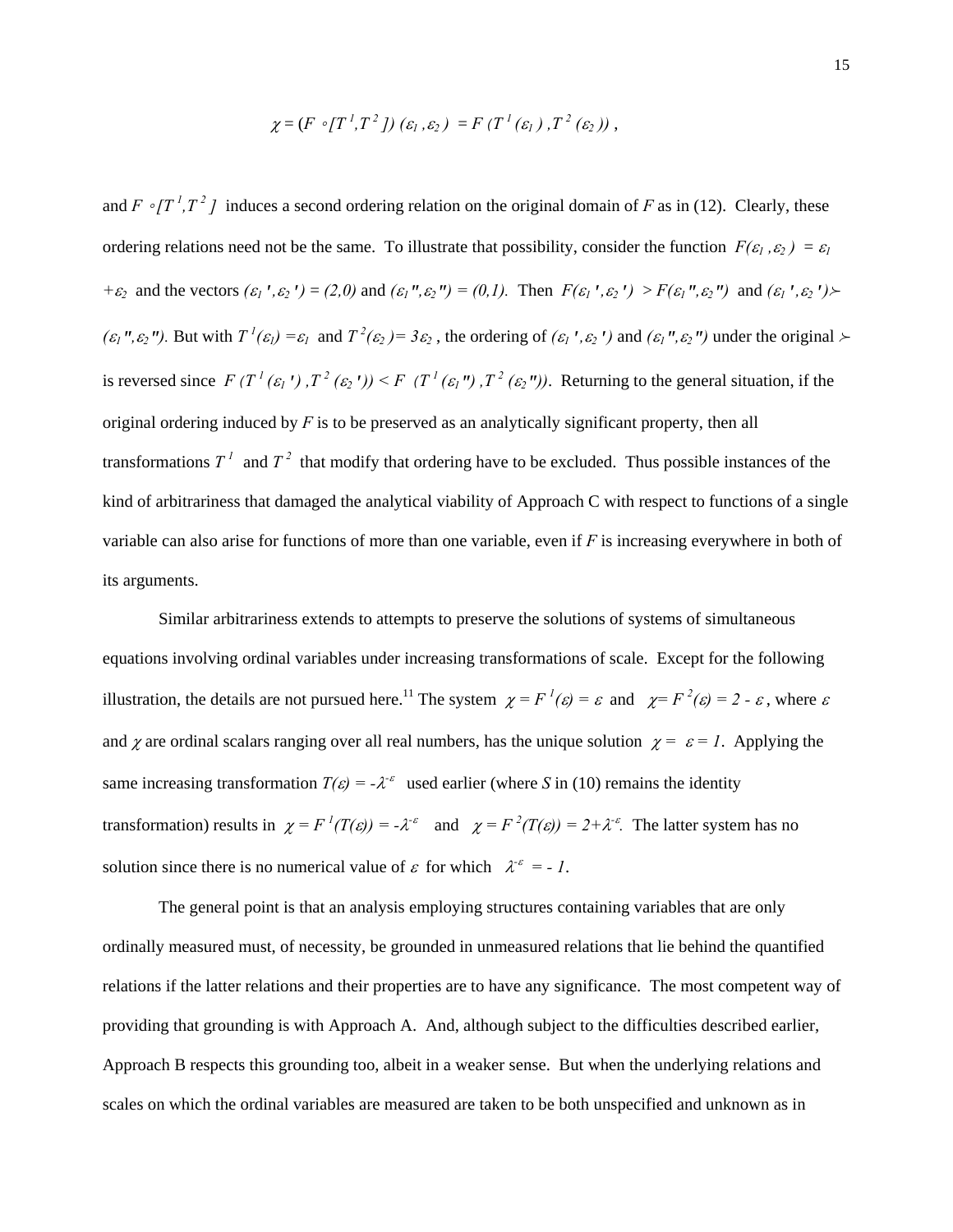Approach C, the grounding in unmeasured relations becomes still weaker and more tenuous, and the analysis requires the imposition of additional restrictions on the transformations of scale that may be used beyond those conditions implied by the ordinality of the measures employed. And the extent of those additional restrictions determines the degree of arbitrariness introduced into the analysis by the presence of the ordinally measured variables.

#### **III Preserving Functional Forms**

It turns out that the arbitrariness inherent in Approach C, although coming from a different source, can also, under certain special conditions, extend to Approachs A and B. An important example of this extension in the case of Approach B relates to the production function in what has become known as the efficiency wage model. But before focusing attention on it, it is necessary to consider a more general instance that derives from (1) and (2).

When *x* is already measured on a ratio scale, as in the case of the production function relating effort to output in the efficiency wage model, the discussion of Sections I and II applies with the obvious alterations. Indeed, since the scale on which *x*, or output, is measured is taken to be fixed, it is only necessary in that discussion to restrict attention to the effect of applying increasing transformations to the measured values of the remaining ordinal variables. To summarize previous argument with respect to Approaches A and B in such a context, observe that (2) may now be rewritten as

$$
(2r) \t x = F(\varepsilon),
$$

where the values of  $\varepsilon$ , that is, the measured values of  $e$ , are taken from an appropriate ordinal scale. Obviously, whenever the scale on which  $e$  is measured changes, the measured values of  $e$  in  $E$  change from  $\varepsilon$ to  $\varphi$ , where, in the notation of the left-hand equation of (3),  $\varphi = T(\varepsilon)$ , and *T* is an increasing transformation. But, as before, if (1) is to be preserved as in Approaches A and B, since any particular value of *e* underlying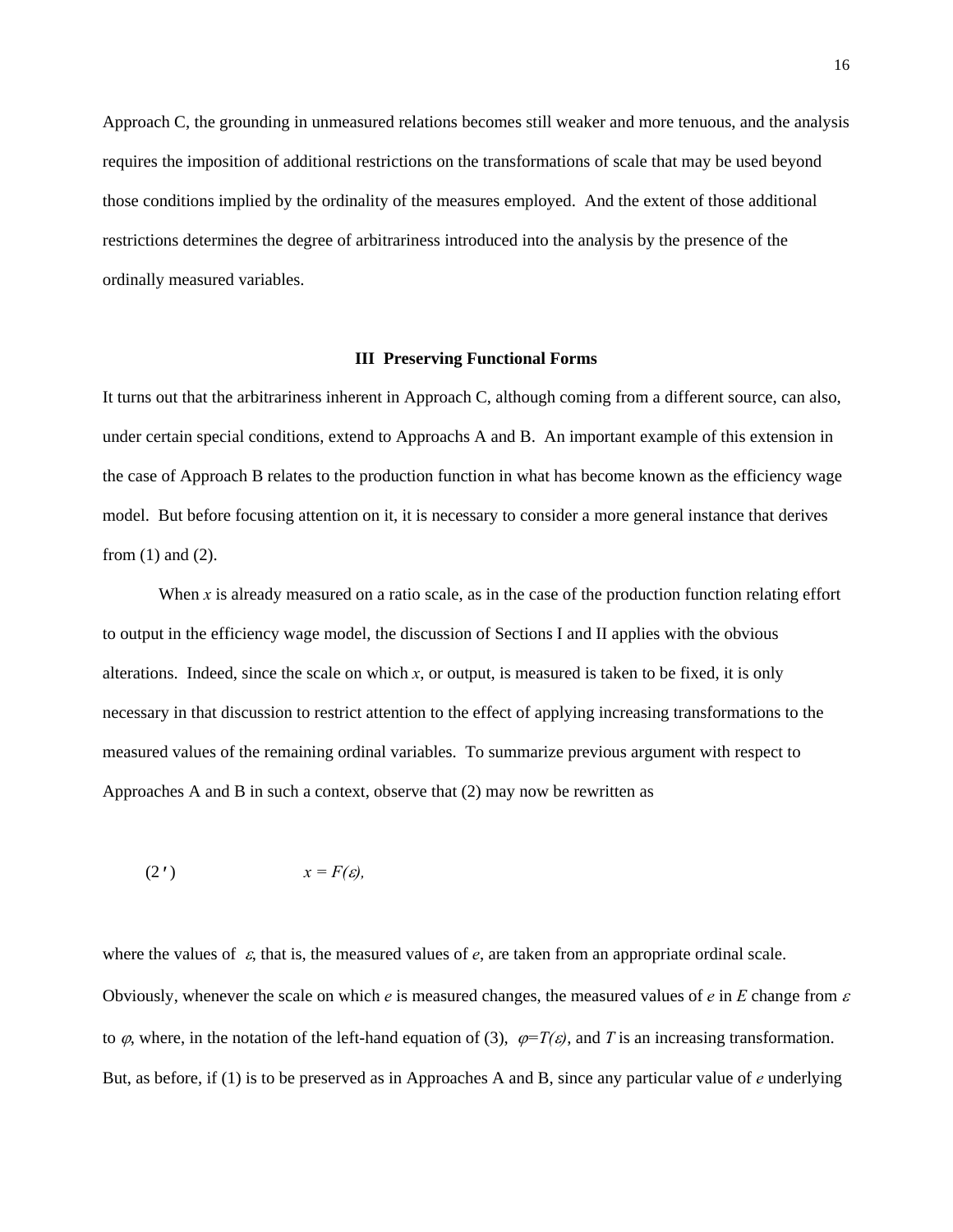the corresponding measured values  $\varepsilon$  and  $\varphi$  has not been altered by the transformation of scale, the function value  $x = f(e)$  cannot modify. Hence *F* has to change to offset the modification of scale. Moreover, assuming appropriate inverses exist, any two of *F, G,* and *T* determines the third. That is, in particular, the reasoning behind equations (4) and (5) applies here except that now *S* is the identity transformation. Therefore

$$
(15) \t\t T = G^{-1} \circ F,
$$

and, also as in Section I *, F = G*  $\circ$  *T* and *G = F*  $\circ$   $T^{-1}$ .

It should be noted that (maintaining the perspectives of Approach A or B) if *T* were the identity transformation, then (15) or either of the above two equations following it would imply that  $G = F$ . Moreover, with *F* increasing, *F* itself is an ordinal scale on which *e* is measured and  $F^{-1}(x)$  provides the measured values of  $e = f^{-1}(x)$  on that scale. And this scale and the measured values on it are perfectly valid for use in analysis involving *f* or *F*.

In the case of Approach C, equation  $(2<sup>r</sup>)$  assumes the role of anchor. That, as has been emphasized in the foregoing argument, is the essence of Approach C. Suppose the analytically relevant property to be preserved is the form of *F* itself. Then changing the scale on which *e* is measured as in (10) gives (here *S* is the identity transformation

$$
x = F(T(\varepsilon)).
$$

Since the left-hand sides of this equation and  $(2')$  are fixed and equal,

$$
F(\varepsilon)=F(T(\varepsilon)),
$$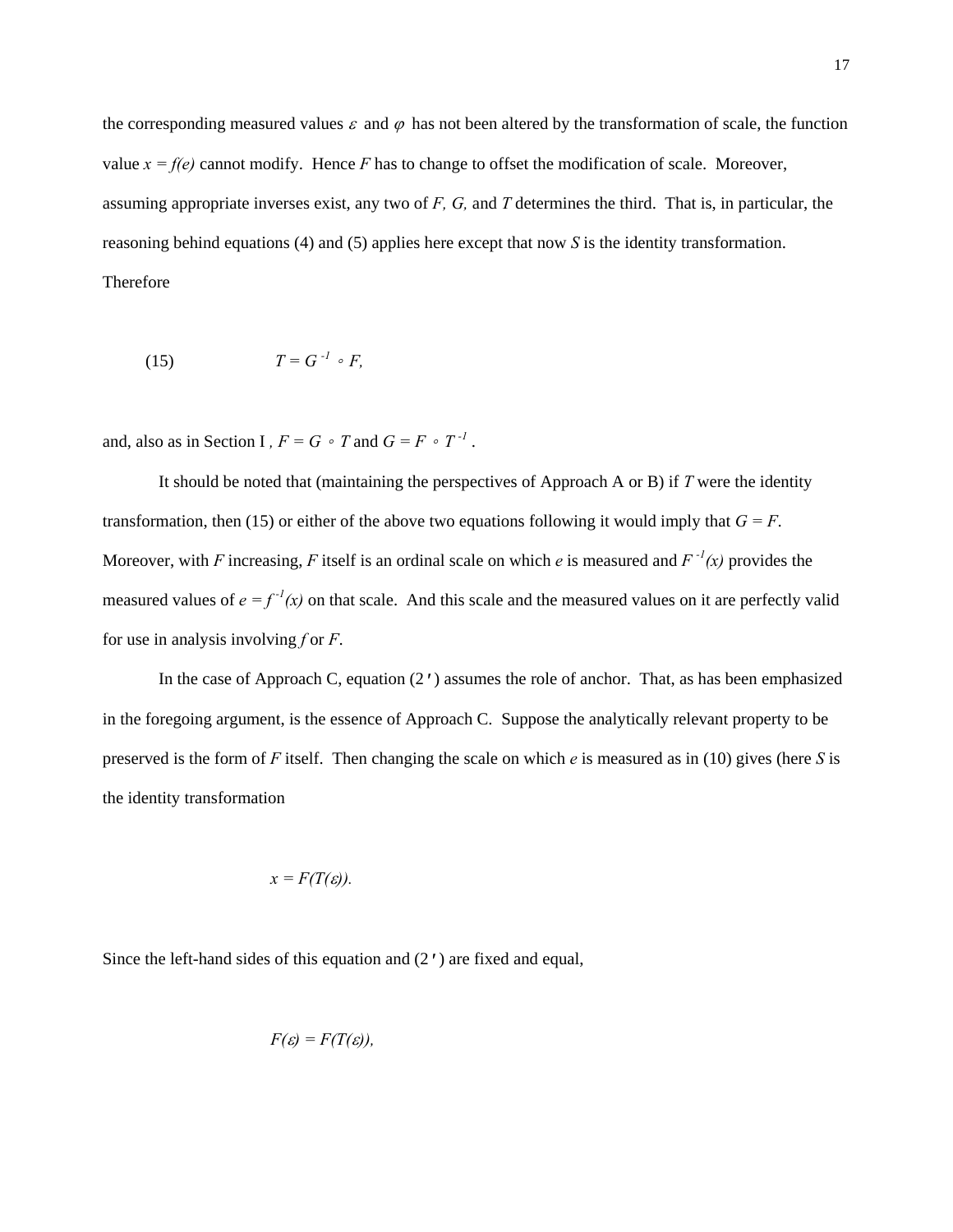and, as long as *F* is one-to-one, it follows that

$$
T(\varepsilon)=\varepsilon.
$$

Therefore, under these conditions, *T* is the identity transformation and no changes of scale in reference to  $\varepsilon$ can be permitted. This is a rather extreme requirement that severely compromises the usefulness of analysis. Indeed, there is an overwhelming arbitrariness in the selection of *F* and the scale on which *e* is measured that cannot be mitigated by even the smallest variation in the latter scale.

Return now to Approach B and consider, for illustrative purposes, the production function of the standard efficiency wage model, namely,

$$
(16) \t\t x = F(\varepsilon L),
$$

where *x* represents output,  $\varepsilon$  is effort provided per unit of labor input (assumed to be measured only ordinally), and *L* is the quantity of labor input employed. In the formulation of (16) the underlying production function  $x = f(e, L)$  and the ordinal scale on which *e* is measured are known without specification and the values of *x* and *L* are taken to be measured on known and fixed ratio scales. Furthermore, (16) represents  $x = f(e, L)$  given the unspecified scales of measurement.

Of course, the assumption that  $x = F(\epsilon L)$  represents  $x = f(\epsilon, L)$  would not be permitted under Approach A without the specification of *f* and explicit relationships (detailed earlier) linking the former to the latter. And such specifications have yet to be provided in the Economics literature. Absent those specifications, the assumption content of the efficiency wage model in terms of the underlying reality to which it is addressed becomes murky, and questions concerning the relevance of the model to actual economic behavior come into play. Moreover, under the assumptions set out above (and one more to be identified below), to preserve the multiplicative structure of (16) across increasing transformations of scale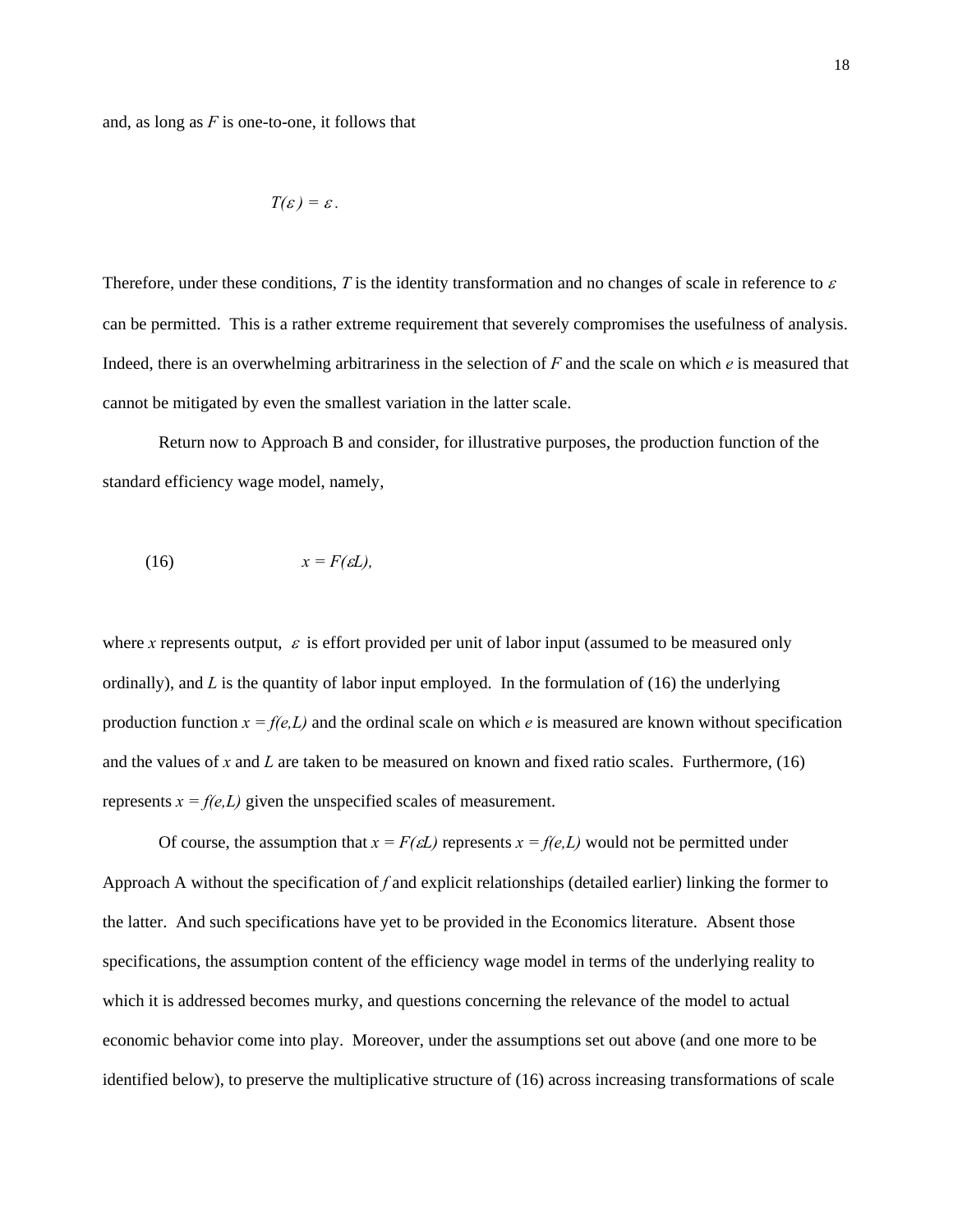applied to  $\varepsilon$  requires, as in Approach C, restricting those transformations beyond that necessitated by dint of the ordinality of  $\varepsilon$ . Of course, a similar conclusion would obtain were (16) to arise with respect to Approach A (where the underlying *f* and appropriate scales are fully specified) and were it desired to maintain the multiplicative form of the arguments of *F*.

To see what is involved in this last claim, let an alternate scale,  $\varphi$ , on which effort is measured be given, where

$$
(17) \hspace{1cm} \varphi = T(\varepsilon),
$$

and write the new production function implied by this scale change as in (4):

$$
(18) \t\t x = G(\varphi L).
$$

Then combining  $(16)-(18)$  gives

$$
(19) \tF(\varepsilon L) = G(T(\varepsilon)L).
$$

Since *F* is a production function, it may be assumed to be increasing (the additional assumption mentioned above). Combining this with the previously assumed increasingness of *T*, it follows that *G* is also increasing. The latter, in turn, implies that *G* has an inverse so that, from (19),

$$
(20) \tT(\varepsilon) L = G^{-1}(F(\varepsilon L)).
$$

Consider combinations of ε and *L* such that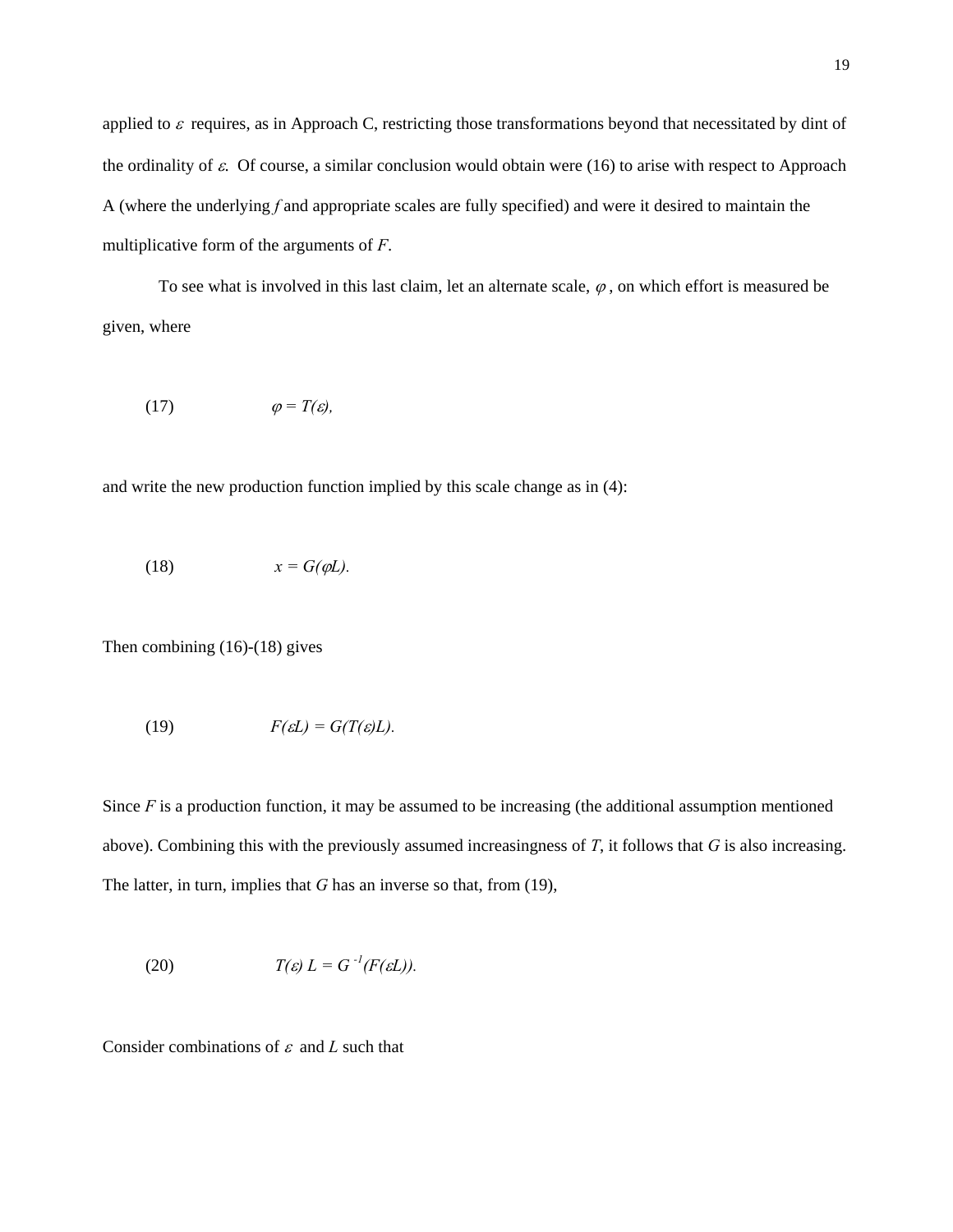(21) <sup>ε</sup>*L = γ* ,

where *γ* is an arbitrary constant. Using (17), (20), and (21),

(22) 
$$
\varphi = \frac{G^{-1}(F(\varepsilon L))}{\varepsilon L} \varepsilon = \frac{G^{-1}(F(\gamma))}{\gamma} \varepsilon.
$$

Since (22) holds for all values of  $\varepsilon$  independently of  $\gamma$ ,

$$
(23) \hspace{1cm} \varphi = k \, \varepsilon,
$$

where the constant  $k$  is given by

$$
(24) \t k = \frac{G^{-1}(F(\gamma))}{\gamma}.
$$

Note that, in spite of (24), *k* must be independent of *γ*. For if  $k_1$  and  $k_2$  were each associated with a different value of *γ*, then from (23),  $\varphi = k_1 \varepsilon$  and  $\varphi = k_2 \varepsilon$ . Hence, because *T* has to remain dependent only on  $\varepsilon$  as in (17),  $k_1 = k_2$ . To show that transformations of the form of (23) are permissible in that they preserve the multiplicative form of *F* for any constant  $k > 0$ , observe that  $\varphi = T(\varepsilon) = k\varepsilon$  and (16) imply

$$
x = F(\frac{1}{k}\varphi L).
$$

The function *G* may now be defined as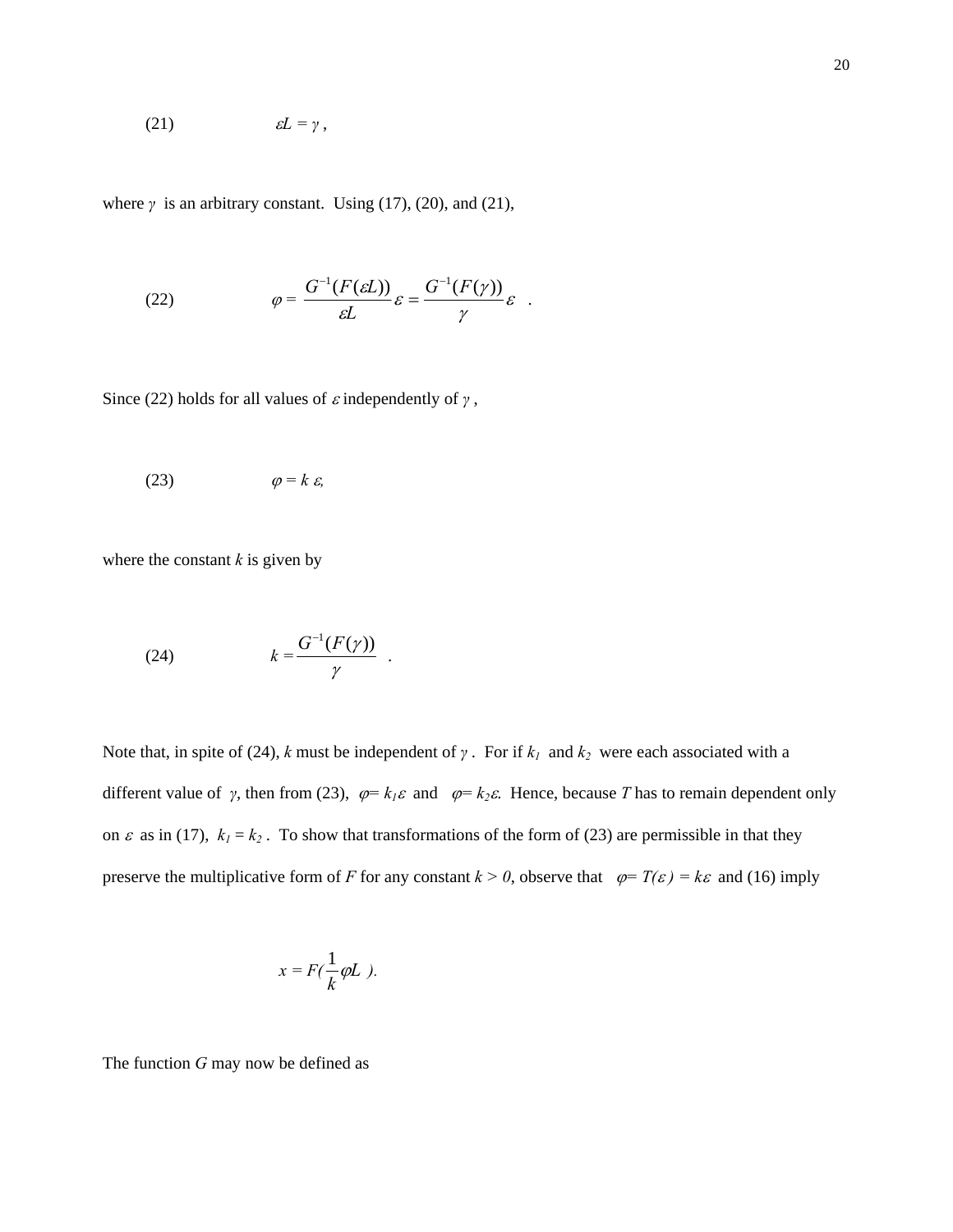$$
G(\varphi L)=F(\frac{1}{k}\varphi L),
$$

thereby maintaining the required multiplicative form. Thus the above assumptions reduce the admissible transformations of the effort scale to  $T(\varepsilon) = k\varepsilon$ . This does not mean that effort is actually measured on a ratio scale. But it does demonstrate that, to preserve the underlying structure of the standard efficiency wage production function with output determined by the product of effort and the amount of labor employed, the only ordinal scales that can be invoked as measures of effort are all multiples of each other. Clearly, then, the standard specification of the production function in the efficiency wage model relies on significant assumption content in relation to both an appropriate underlying structure and the choice of scale. That assumption content, moreover, injects an arbitrariness into this particular Approach-B-type analysis similar to that detailed more generally for Approach-C-type analyses above.

#### **IV Conclusion**

It has been suggested here that, in constructing models to explain observed economic behavior, functions of the form  $\chi = F(\varepsilon)$ , as in equation (2), where  $\varepsilon$  and  $\chi$  are ordinally measured variables and where *F* is assumed to have appropriate properties, can be postulated as long as it is recognized that *F* actually represents some underlying, unquantified, and possibly unknown relation with corresponding properties. That is, the recognition of the existence of the underlying relation *f* without its precise specification or knowledge of it, and without precise specification or knowledge of the ordinal scales relating to it (Approaches B and C) is sufficient, if not fully satisfactory, for analysis to proceed. But degrees of arbitrariness and ambiguity, as has been seen, are involved in Approach C which uses a function like *F* (rather than the underlying *f*) as the anchor of its analyses. And, although not intrinsic to Approach B, a certain arbitrariness and restrictiveness also creeps in here when specific functional forms are imposed, as is the case with the multiplicative-argument specification of the efficiency wage production function. Finally,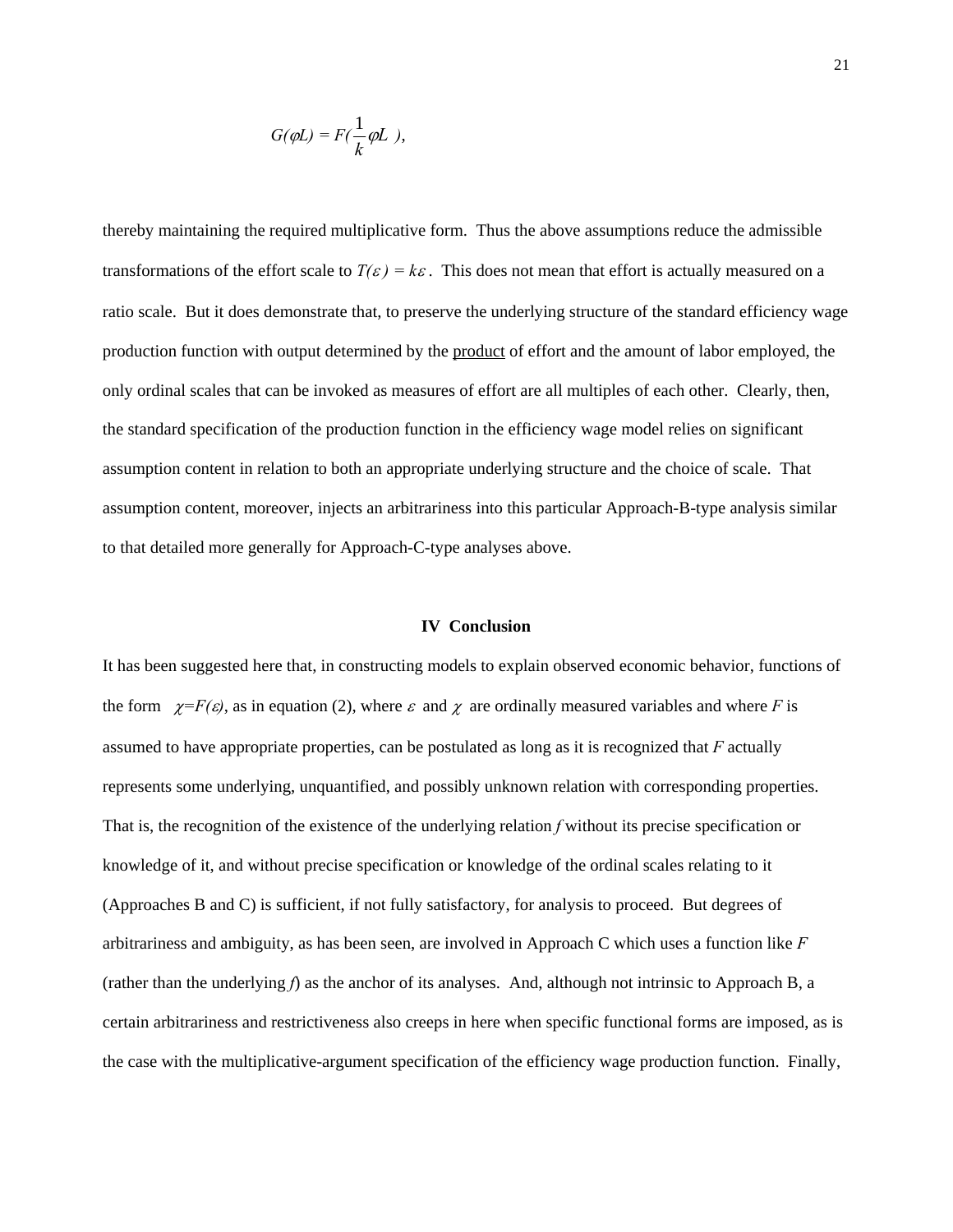although better than Approaches B and C in principle, Approach A may not be possible to implement and, even when implementation is possible, use of the former may be analytically more tractable.<sup>12</sup>

Moreover, it should be pointed out that the deficiencies of Approaches B and C take on greater significance when explanation is the purpose of the analysis. For explanation requires an elucidation of the reasons for the observed behavior and, for the most part, this means the setting out of the assumptions that are required for the explanation to be relevant and correct. But it is clear in these cases that, because the relationship between *f* and *F* is contingent on the ordinal scales invoked, substantial information about *f* cannot be deduced from *F* and its properties alone. Thus, to specify only the latter is to leave significant and fundamental assumptions of the model, and hence of the explanation, up in the air. And therefore, what is purported to be an explanation of the observed behavior in question turns out to be, at best, rather incomplete and, at worst, no explanation at all.

#### **References**

Akerlof, George A. (1970) 'The Market for Lemons: Quality Uncertainty and the Market Mechanism,' Quarterly Journal of Economics 84 (3), 488-500.

Akerlof, George A. (1980) 'A Theory of Social Custom of which Unemployment May Be One Consequence,' Quarterly Journal of Economics 94 (4), 749-775.

Becker, Gary S. and Lewis, H. Gregg (1973) 'On the Interaction between the Quantity and Quality of Children,' Journal of Political Economy 81 (2, pt.2), S279-S288.

Currie, Martin and Steedman, Ian (1993) 'Taking Effort Seriously,' Metroeconomica 44 (2), 134-145.

Gintis, Herbert (1995) 'Taking Effort Seriously: A Reply to Currie and Steedman,' Metroeconomica 46 (2), 202-210.

Katzner, Donald W. (1979) Choice and the Quality of Life, Beverly Hills: SAGE.

Katzner, Donald W. (1983) Analysis without Measurement, Cambridge: Cambridge University Press.

Katzner, Donald W. (1996) 'Analysis with Ordinal Measurement,' Employment, Economic Growth and the Tyranny of the Market, v. 2, Philip Arestis, ed. Cheltenham: Elgar, 37-54. Reprinted in Donald W. Katzner (2001) Unmeasured Information and the Methodology of Social Scientific Inquiry, Boston: Kluwer, 197- 215.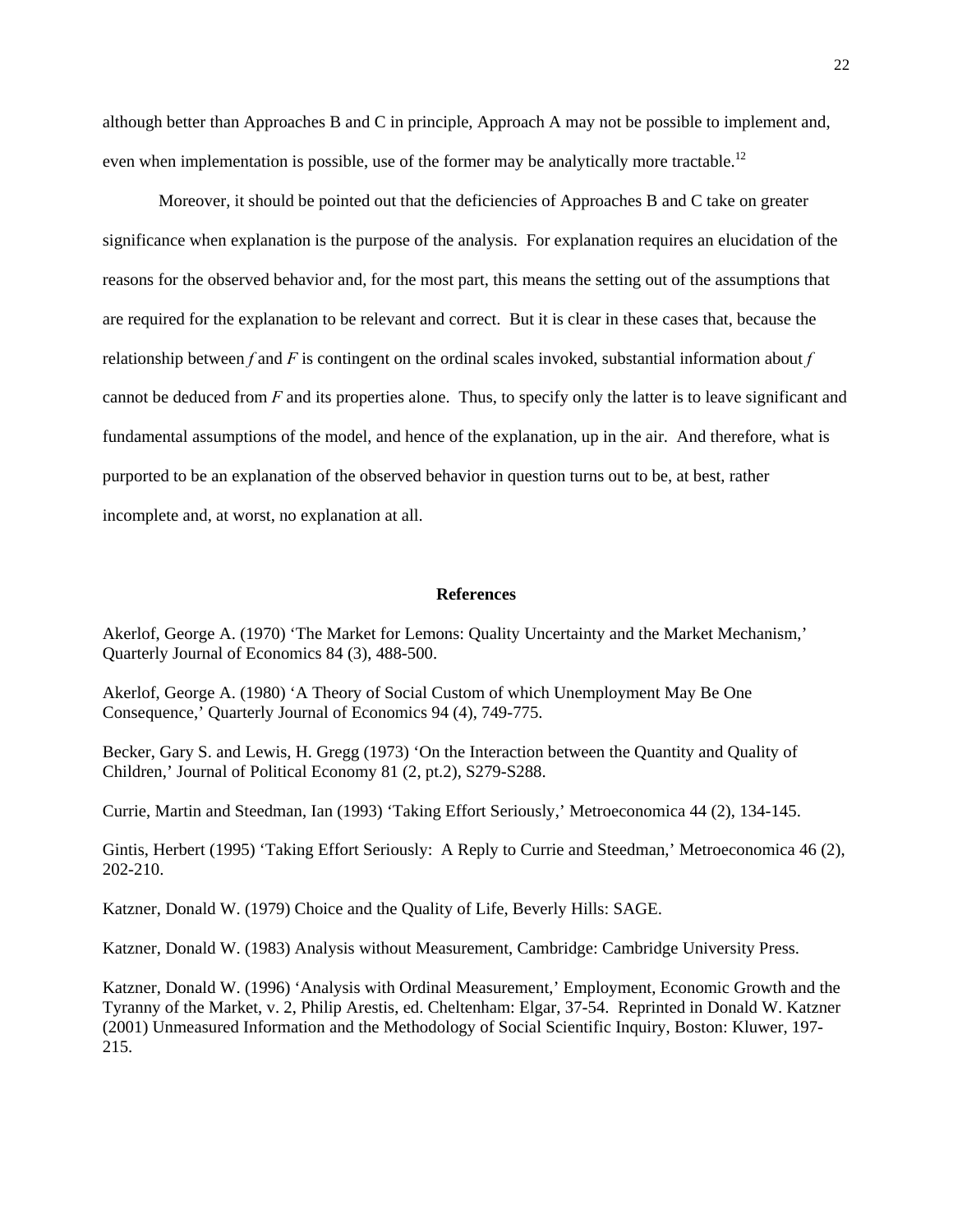Katzner, Donald W. (1998) 'The Misuse of Measurement in Economics,' Metroeconomica 49 (1), 1-22. Reprinted in Donald W. Katzner (2001) Unmeasured Information and the Methodology of Social Scientific Inquiry, Boston: Kluwer, 175-195.

Katzner, Donald W. (2001) Unmeasured Information and the Methodology of Social Scientific Inquiry, Boston: Kluwer.

Leslie, Derek (1995) 'On the Proper Use of Ordinal Variables in Labour Market Models,' The Manchester School 63 (2), 196-205.

Skott, Peter (1997a) 'Measuring Effort,' Metroeconomica 48 (3), 300-305.

Skott, Peter (1997b) 'On the Proper Use of Ordinal Variables -- A Comment,' The Manchester School 65 (5), 599-601.

Stiglitz, Joseph E. (1987) 'The Causes and Consequences of the Dependence of Quality on Price,' Journal of Economic Literature 25 (1), 1-25.

#### **Footnotes**

- 1. The authors would like to thank Derek Leslie, Ian Steedman, and especially Douglas Vickers for their help. Thanks are also due to Aarhus Universitets Forskningsfond for partial funding.
- 2. A ratio scale is a cardinal scale that is unique up to increasing, linear transformations that do not alter the zero value. That is, with respect to cardinal scales in general, the zero on any one scale may be translated into any real number upon application of an appropriate increasing, linear transformation to that scale. But for ratio scales, the zero is fixed and has the same magnitude, namely zero, on all permissibly transformed scales.
- 3. See Katzner (1983, 2001).
- 4. See, for example, Katzner (1998: 5,6).
- 5. Leslie's argument in this regard is not so far from that of Skott. Gintis (1995) also hints at something comparable.
- 6. The terms "unquantified" and "unmeasured" are used synonomously in this paper as are "quantified" and "measured."
- 7. It may be noted at this point that some of the analytical problems that will be clarified in what follows turn on the question of whether the model in view and its properites are assumed to be grounded in (2) as opposed to the further-stage-removed relation (1).
- 8. The fact that utility functions are not usually constructed in this way is irrelevant. For in that case, the variables with respect to which the domain of the utility function is characterized are ratio measured, and the application of increasing transformations to the ordinal scale on which utility is measured have no impact on the demand functions derived.
- 9. Katzner (1983: Sect. 7.2).